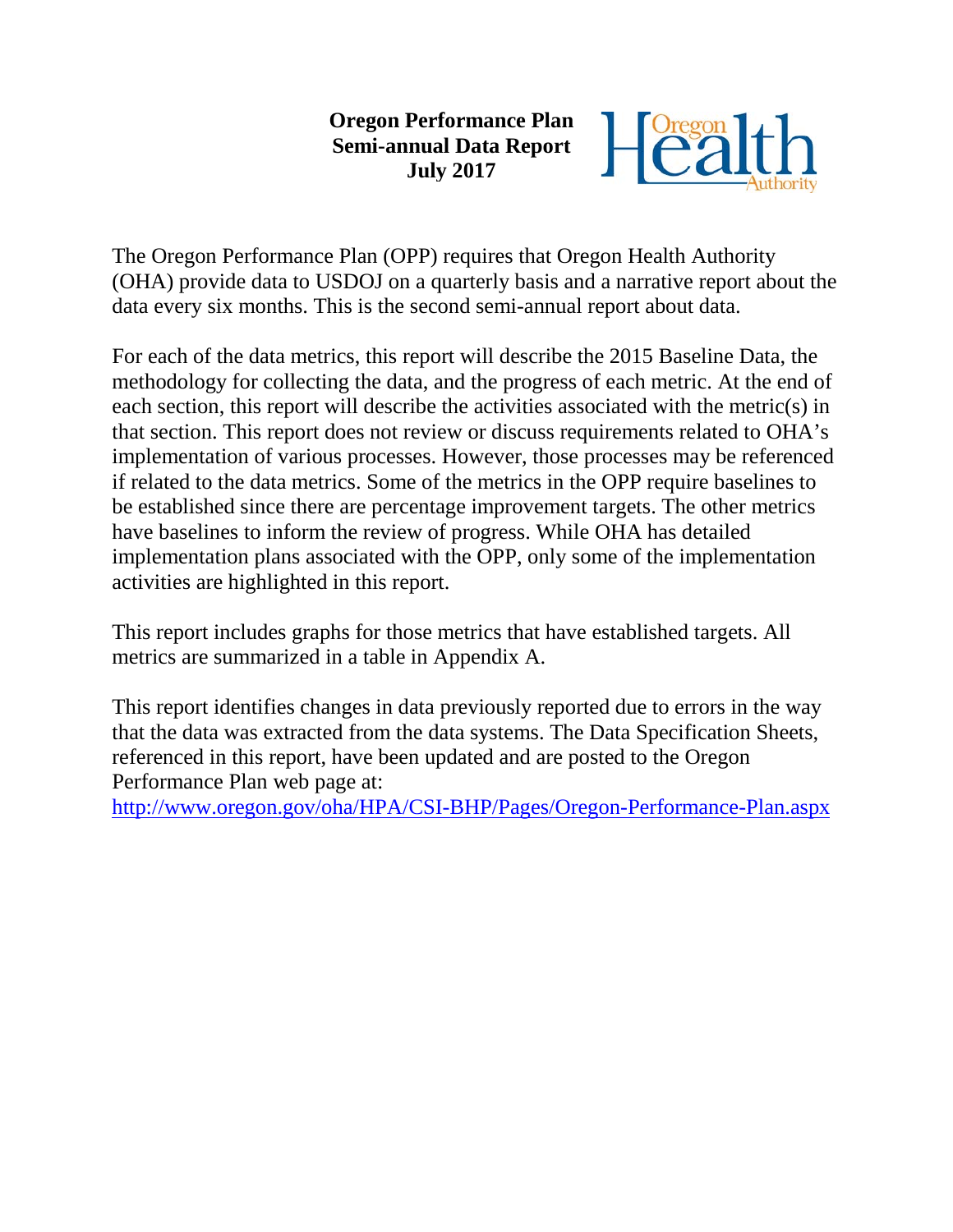# **Assertive Community Treatment (ACT)**



# *#1 (a-b) Number Served with ACT*

## Baseline (Calendar Year 2015)

As of the end of calendar year 2015, 815 individuals were being served by ACT.

## Comments on Methodology

The data regarding ACT services is received via Quarterly Reports from providers. OHA will identify the number of individuals served at the end of each fiscal year to determine if the performance outcome has been achieved.

## Comment on Progress

Pursuant to the OPP, OHA will increase the number of individuals with SPMI served by ACT teams. OHA will provide ACT services to everyone who is referred to and eligible for ACT, and will meet a metric so that 1,050 individuals will be served by the end of year one (June 30, 2017). As of  $12/31/16$ , 1,120 individuals were being served by ACT. Currently this exceeds the target of 1,050 persons served by the end of year one, ending 6/30/17.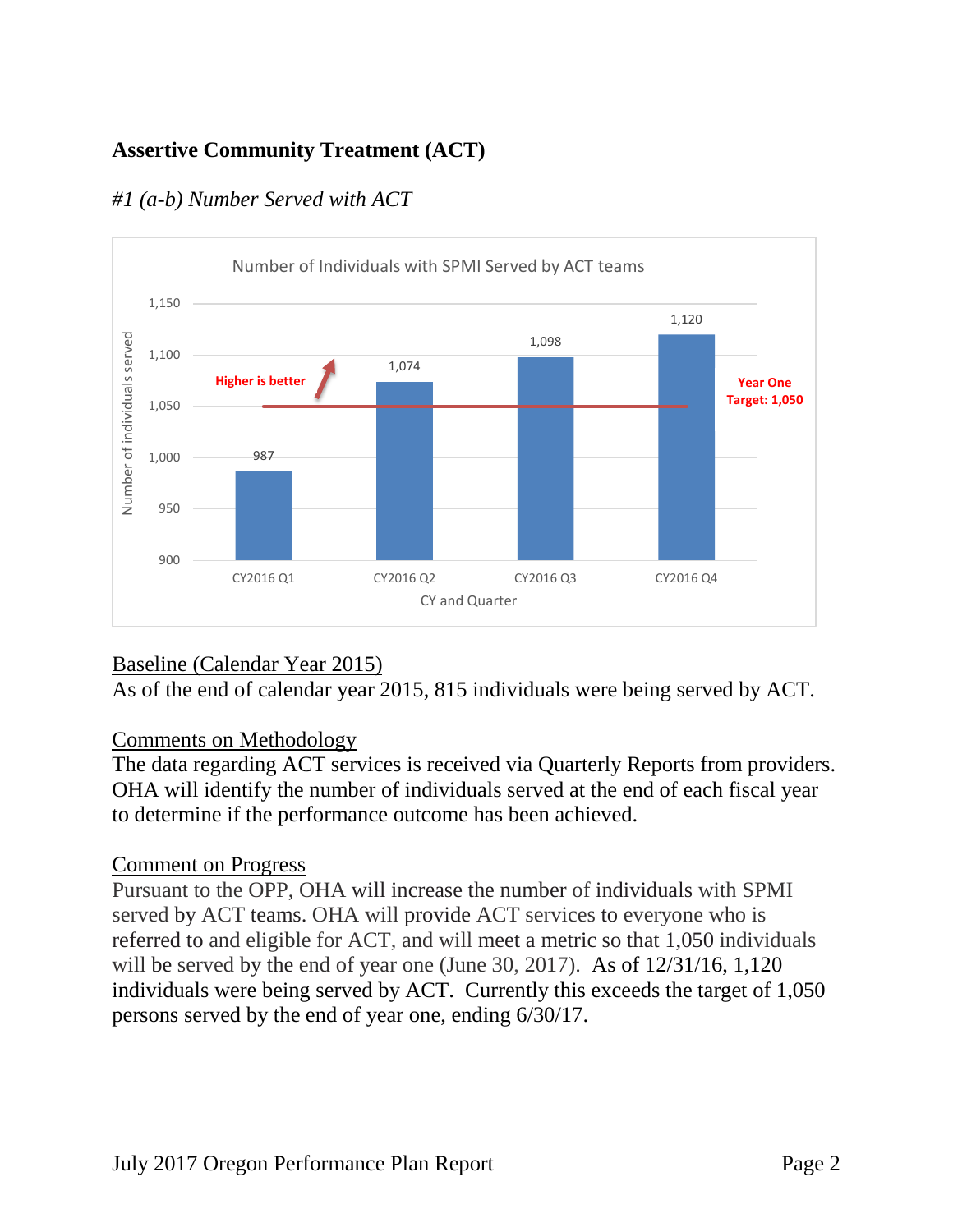# Activities Associated with Metric

OHA will continue its efforts to ensure individuals eligible for ACT services receive ACT services. The Oregon State Hospital and the Health Systems Division continue to collaborate with the Choice contractors to improve the referral process internally and externally. OHA also continues to work directly with the Center of Excellence for Assertive Community Treatment to monitor fidelity and provide technical assistance.

# **Crisis Services**



# *#7 (a-b) Number Served with Mobile Crisis*

# Baseline (Calendar Year 2015)

As of the end of calendar year 2015, a total of 3,150 individuals received mobile crisis services. This is a correction to the data previously reported.

## Comments on Methodology

OHA captures mobile crisis services utilizing the Measures and Outcomes Tracking System (MOTS). The number of individuals receiving these services is unduplicated. For instance, if the same individual received mobile crisis services multiple times through the year, they are still only counted as one.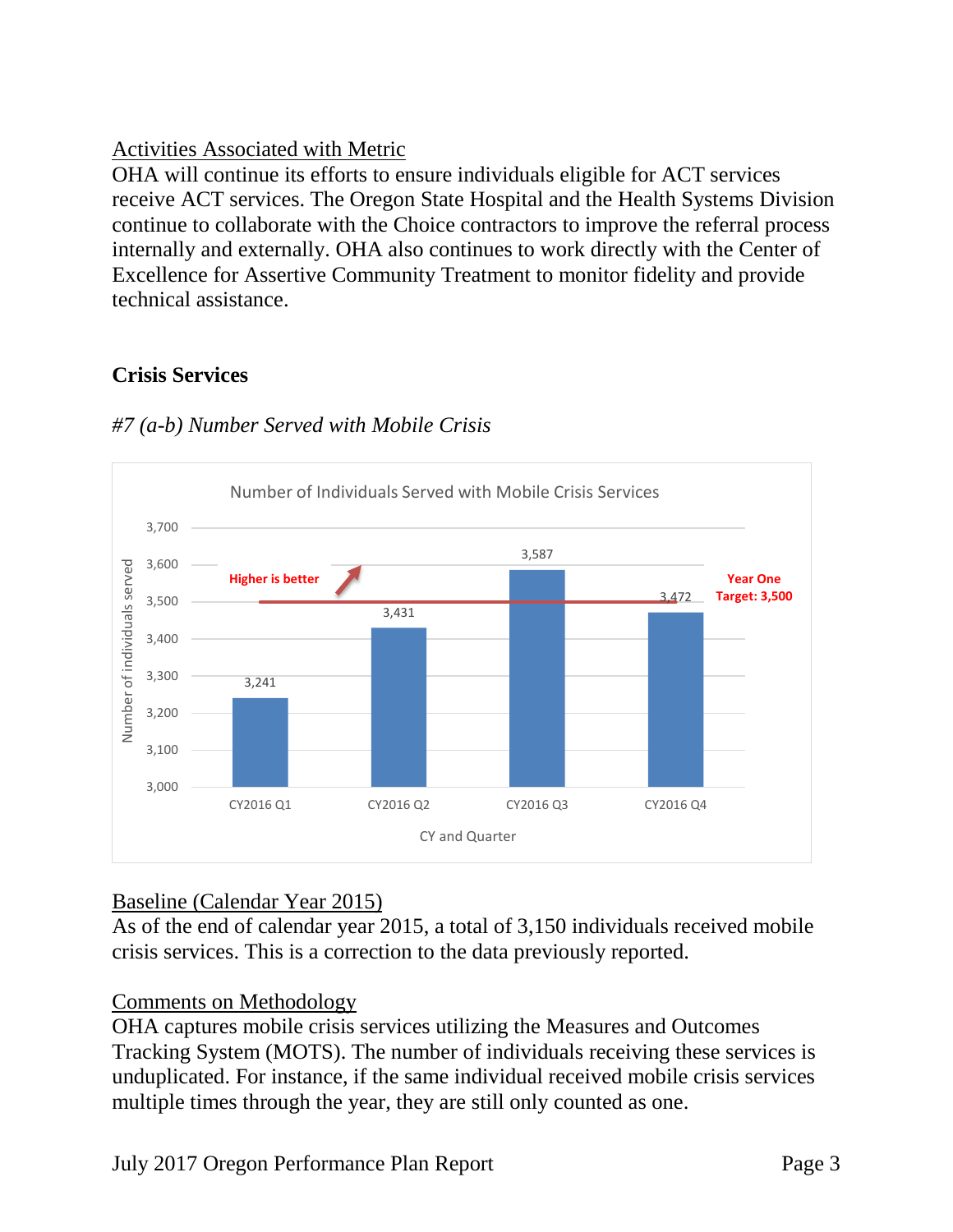OHA identified an error in the tabulation of this data. The methodology in the Data Specification Sheet has not changed. However, the methodology was not consistently utilized when pulling the data. To ensure consistency in pulling data, OHA has developed a standardized process to extract the data that will provide consistent data results every time, regardless of personnel assigned. The baseline and previously reported data have been corrected. The correction has resulted in counts that are lower than previously reported.

### Comment on Progress

Pursuant to the OPP, OHA will increase the number of individuals served with mobile crisis services, so that during year one (July l, 2016 to June 30, 2017), 3,500 people will be served by mobile crisis. During the fourth quarter of the calendar year ending 12/31/16, there were 3,472 individuals who received mobile crisis services, slightly below the 3,500 person target to be reached by June 30, 2017. In reviewing the data with providers, some providers have indicated that the data for their county appears to be an under report. OHA is working with the providers to identify issues that may be contributing to an under count. The work of this review will be provided in the next narrative report.

## Activities Associated with Metric

OHA conducted a survey of mobile crisis services. The information from this survey will guide OHA to fill gaps in the availability of this service. The 2017 Legislature allocated \$10 million to \$15 million to address needs in the OPP. A portion of these funds will assist in the expansion of mobile crisis services.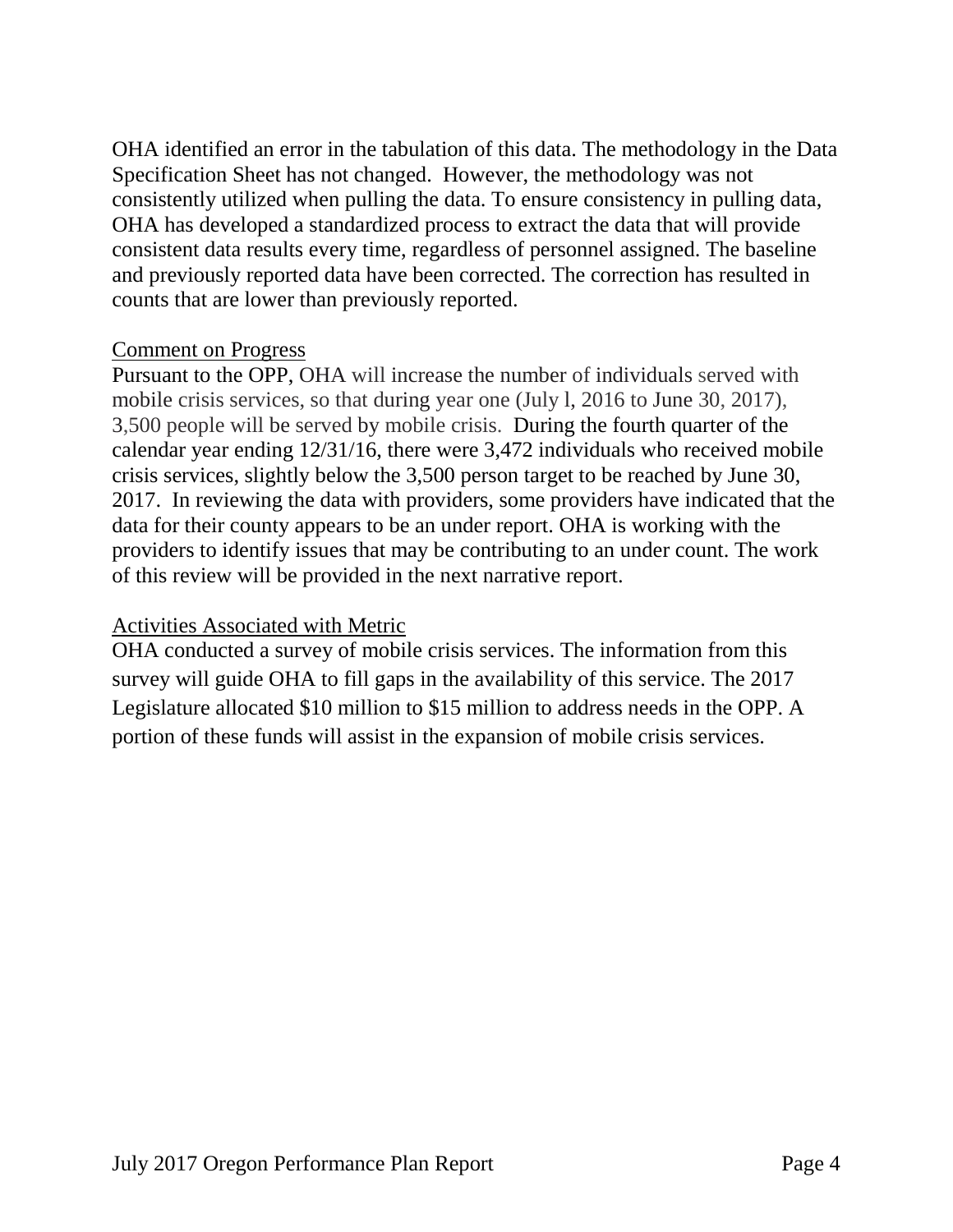# **Supported Housing**



## *#14 (a-c) Number Living in Supported Housing*

## Baseline (Calendar Year 2015)

As of the end of calendar year 2015, there were 442 individuals living in Supported Housing.

## Comments on Methodology

Supported Housing is calculated using a combination of Supported Housing units developed and individuals receiving rental assistance in existing affordable housing units that meet the definition of Supported Housing. The Rental Assistance provider reporting requirements were enhanced this year to distinguish individuals in Supported Housing and those in Supportive Housing. Only those in Supported Housing funded by the Rental Assistance program are included in the Supported Housing reported data.

### Comments on Progress

Pursuant to the OPP, OHA's housing efforts will include an increase in the number of individuals with SPMI in Supported Housing, in year one (July 1, 2016 to June 30, 2017), at least 835 individuals will live in supported housing. As of 12/31/16, there were 834 people residing in Supported Housing, one short of the first- year,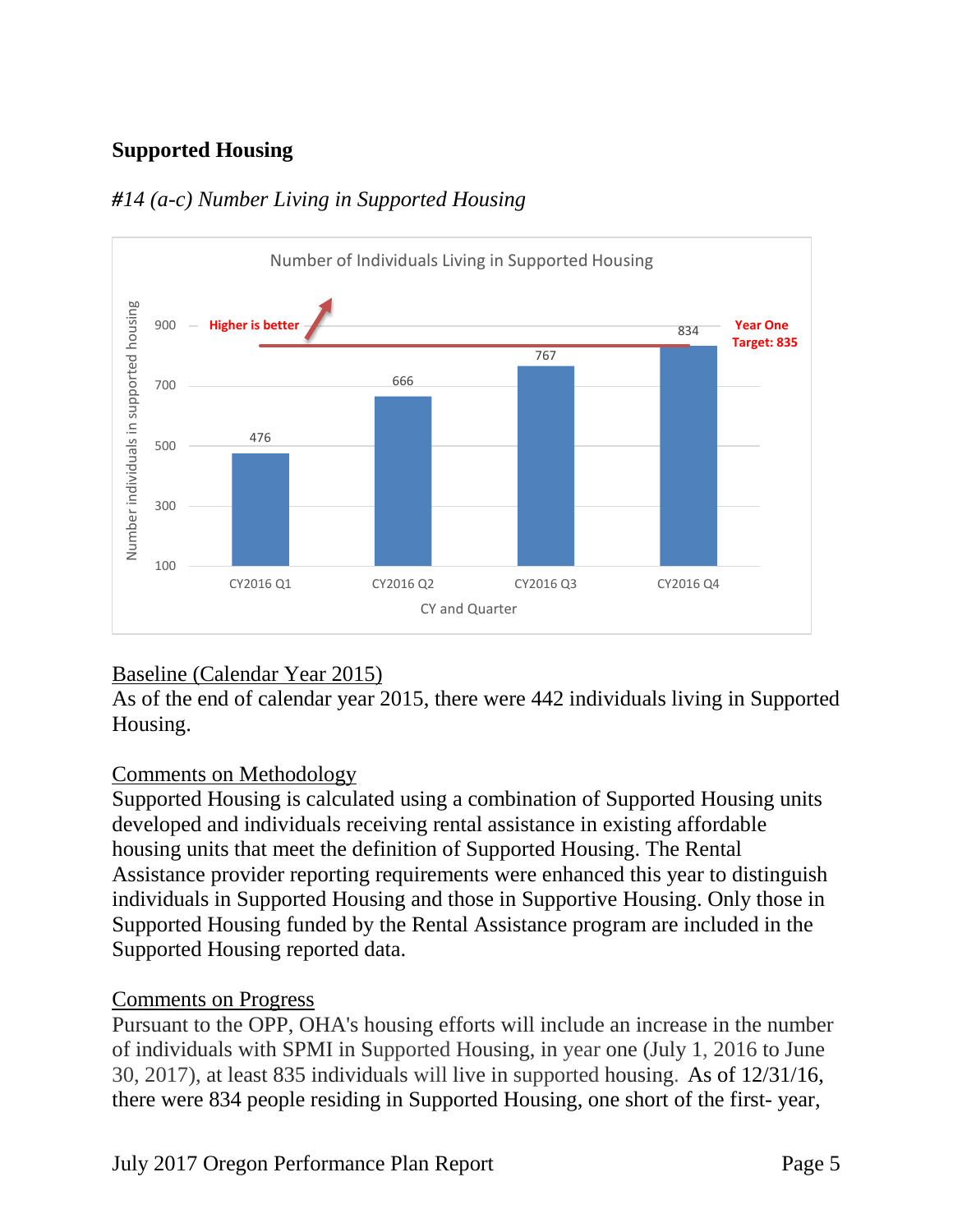June 30, 2017 target of 835 people residing in Supported Housing. Moreover, as of 12/31/16, there were 1,361 people with SPMI living in a related form of housing with supports, Supportive Housing.

### Activities Associated with Metric(s)

OHA continues to work with Oregon Housing and Community Services (OHCS) to increase Supported Housing opportunities. OHCS in collaboration with OHA has awarded \$10,761,579 of the \$20 million provided by the 2015 Legislature for development of Supported and Supportive Housing. OHCS is developing a new Notification of Funding Awards that will be released in the Fall of 2017. This will seek to award the remaining development funding. The 2017 Legislature allocated \$10 million to \$15 million to address needs in the OPP. A portion of these funds will assist in the expansion of rental assistance. In celebration of the 19<sup>th</sup> anniversary of Olmstead, OHA provided a 4-hour conference, "Building Home, Making Community", with the keynote speaker, executive director of Disability Rights Oregon, continuing the conversation to promote integrated housing. The participants included housing providers, consumers, advocacy groups, OHA and OHCS.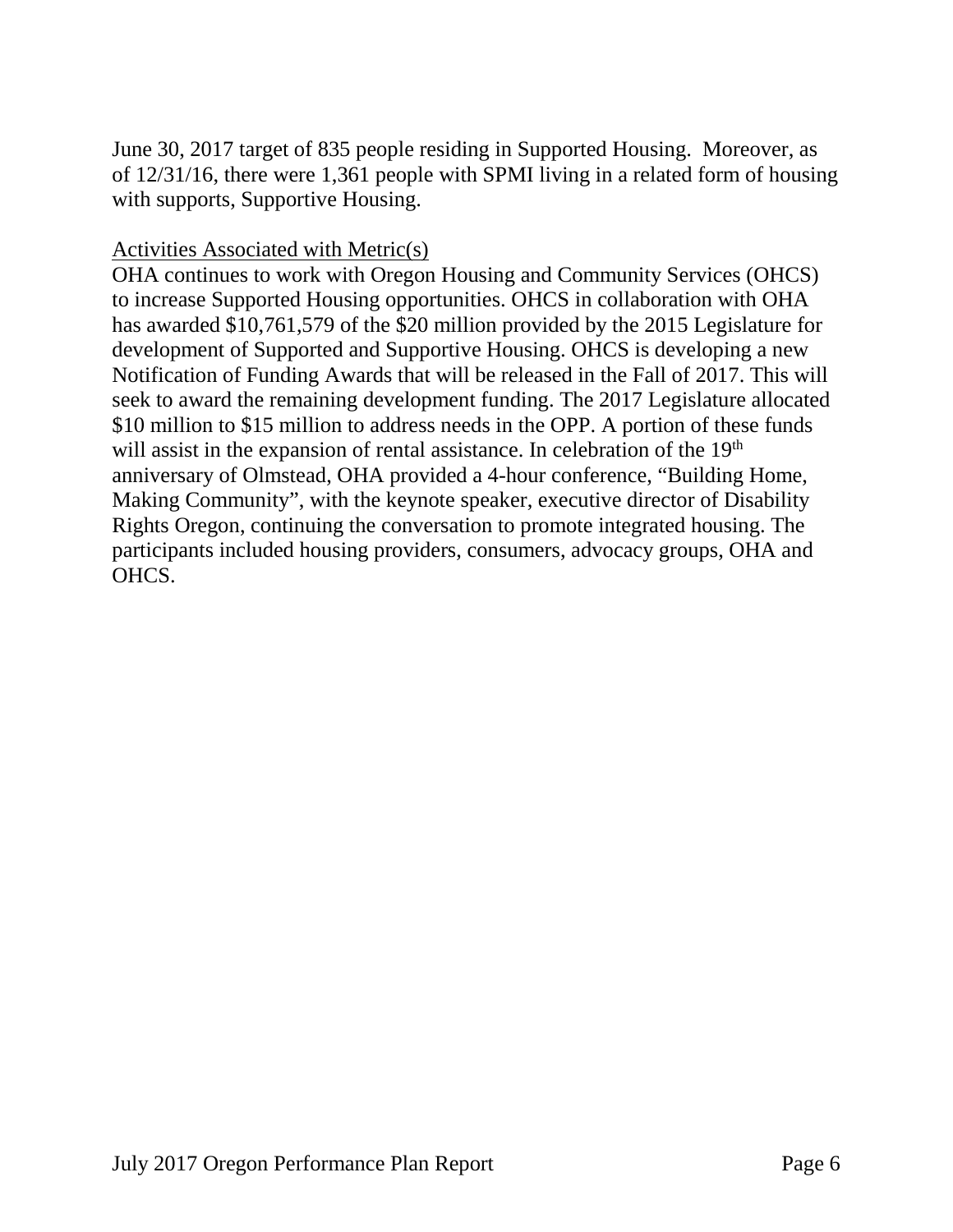# **Peer Delivered Services (PDS)**



### *#16 (a-b) Number Served with Peer Delivered Services*

## Baseline (Calendar Year 2015)

A total of 2,156 individuals received Peer Delivered Services (PDS) in the calendar year 2015. This is a correction to the data previously reported.

### Comments on Methodology

OHA continues to capture PDS utilizing the Medicaid Management Information System (MMIS) as agreed upon with USDOJ, and stated in the OPP.

OHA identified an error in the tabulation of this data. The methodology in the Data Specification Sheet has not changed. However, the methodology was not consistently utilized when pulling the data. To ensure consistency in pulling data, OHA has developed a standardized process to extract the data that will provide consistent data results every time, regardless of personnel assigned. The baseline and previously reported data have been corrected. The correction has resulted in counts that are lower than previously reported.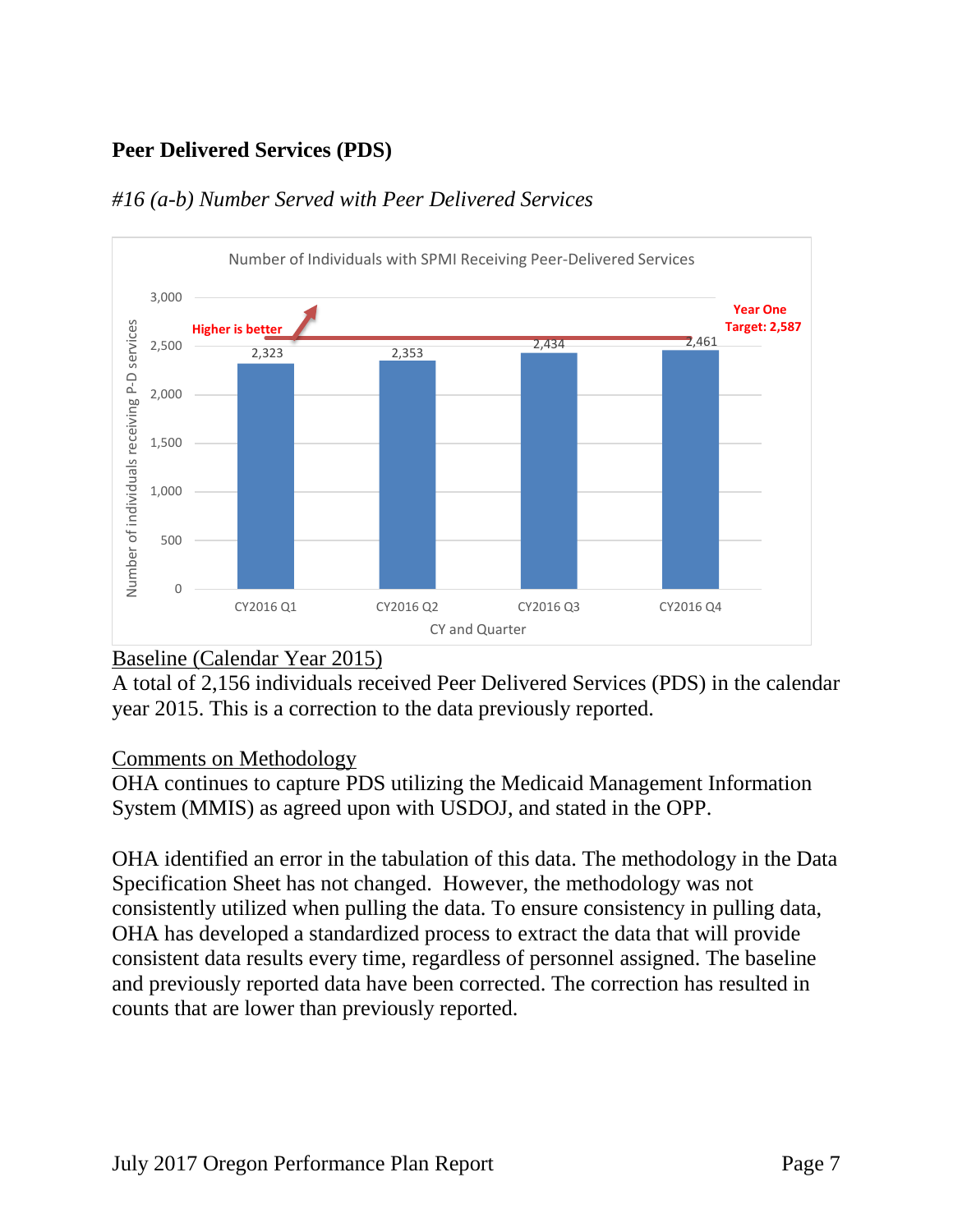Pursuant to the OPP. OHA will increase the availability of PDS, in that by the end of year one (June 30, 2017), OHA will increase the number of individuals who are receiving PDS by 20%. As of 12/31/16, there were 2,461 individuals who received PDS. To meet the year one, June 30, 2017 target of a 20 percent increase, OHA will have to increase that number by 126 individuals so that 2,587 individuals are served by PDS.

## Activities Associated with Metric(s)

OHA continues to provide education to stakeholders regarding the benefits of PDS. In May OHA brought three stakeholder advisory groups working on PDS together and consolidated the efforts to more effectively advance PDS. The newly formed group had a one day planning meeting to develop a strategic plan.

# **Oregon State Hospital (OSH)**



## *#20 (a-e) Percentage Discharged within Target of Ready to Transition*

## Baseline (Calendar Year 2015)

The cumulative percentage of civilly committed patients discharged within 30 days of being placed on the Ready to Transition (RTT) list was 51.7% for the 12 month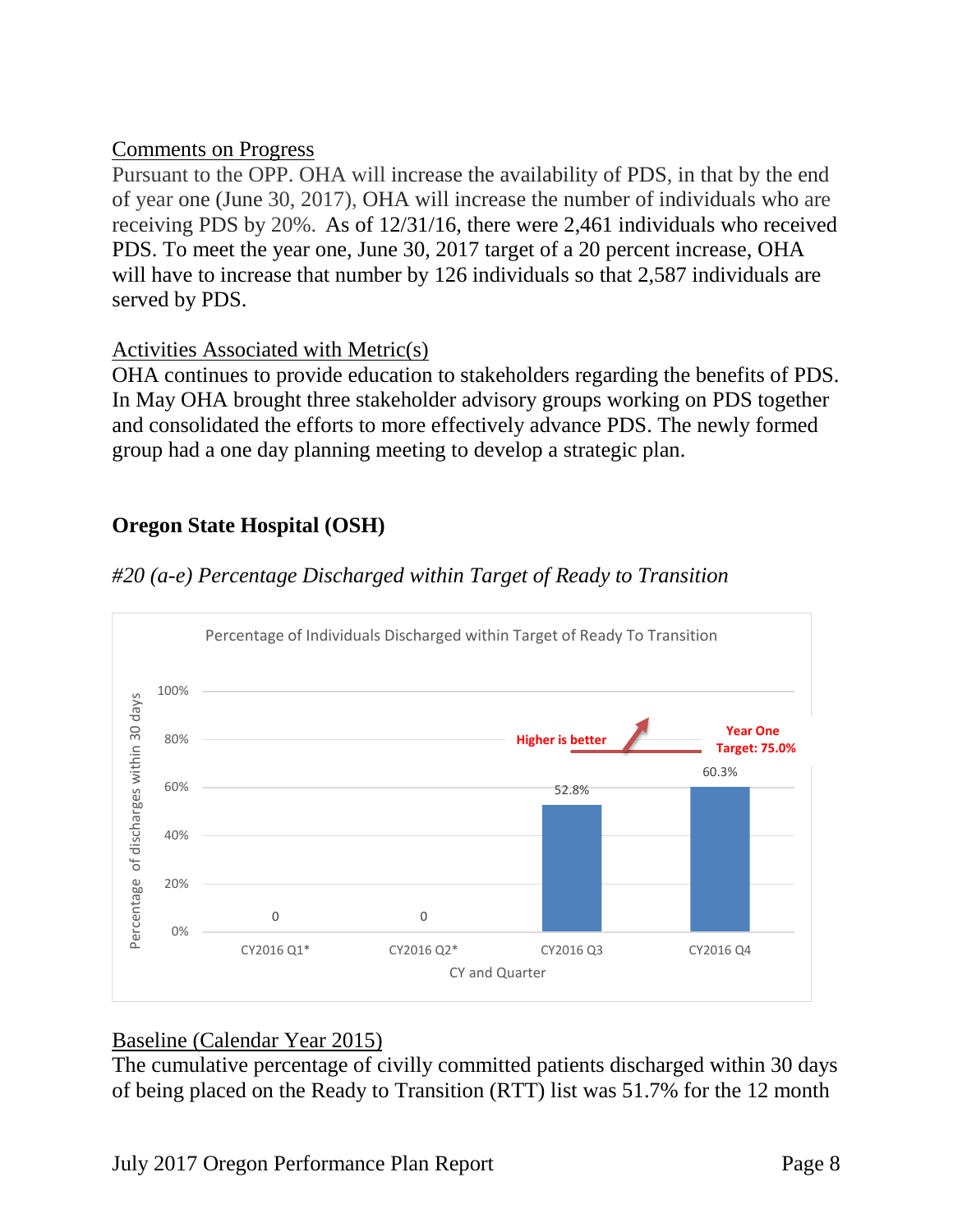period ending December 31, 2015. This includes one individual that was discharged shortly after the 30 days due to a weekend/holiday.

### Comments on Methodology

In order to provide the most accurate RTT data possible, a new tracking system was developed and implemented as part of the OSH Electronic Health Record (Avatar) on July 1, 2016. This report reflects two quarters of data, the latter reflecting data over both quarters. After one year of collecting data with this new tracking system the quarterly reports will be based on a rolling 12 months.

### Comments on Progress

Pursuant to the OPP, by the end of year one (June 30, 2017), 75% of individuals who are Ready to Place/Ready to Transition will be discharged within 30 calendar days of placement on that list. As of  $12/31/16$ , the cumulative percentage of those discharged within 30 days of being placed on the RTT list was 60.3%, based on quarters 3 and 4 of calendar year 2016. To meet the target, OHA must increase discharges within 30 days of RTT by 14.7 percentage points. OHA is working internally with OSH and also externally with Choice program contractors. Choice program contracts are currently being revised to incorporate the OPP metrics. The intent is to establish the targets for this metric as targets for the contractors to receive the 5% withhold incentive payment.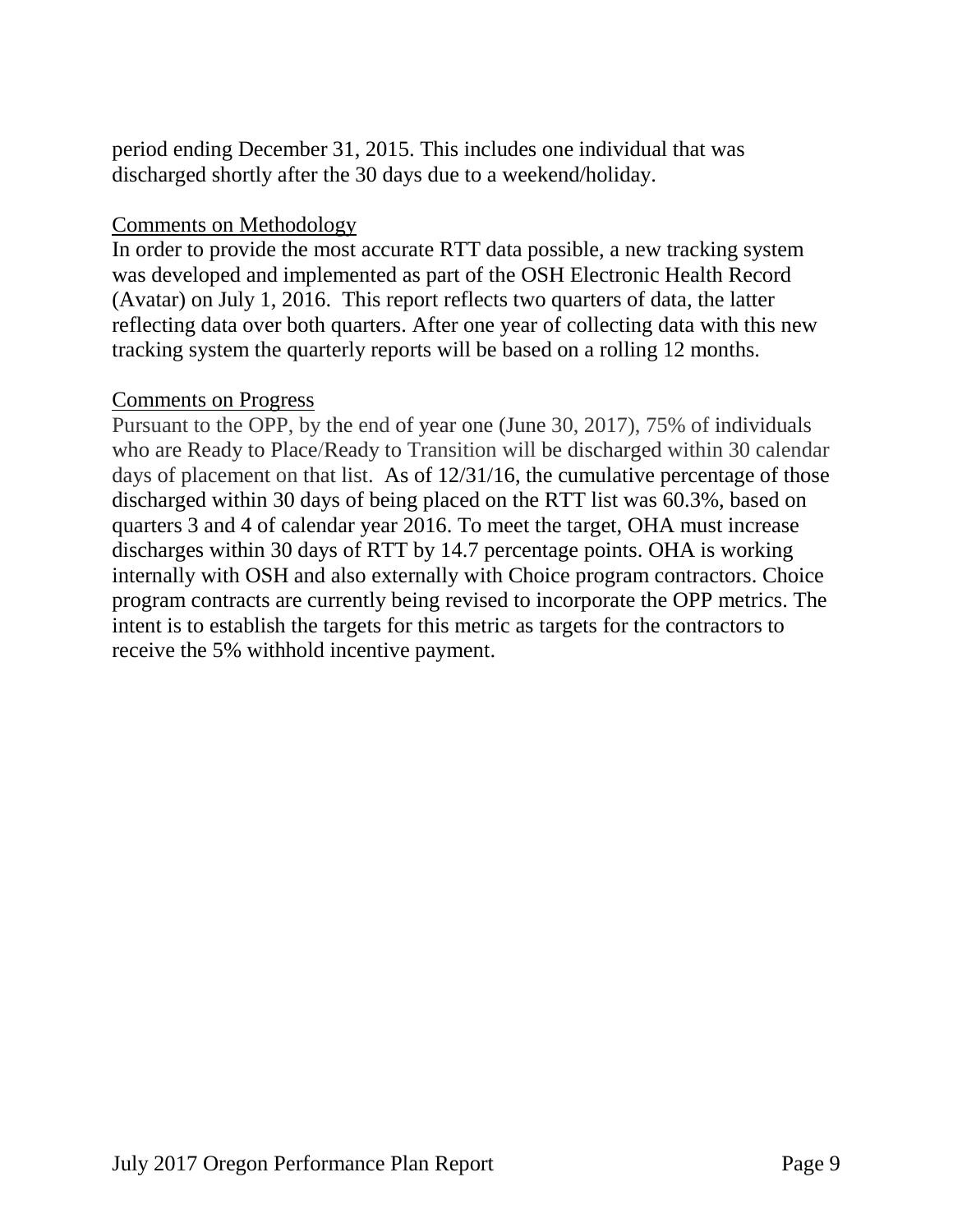

# *#24 Percentage Discharged within 120 Days*

## Baseline (Calendar Year 2015)

For calendar year 2015, the percentage of discharges within 120 days of being admitted to OSH was 37.9%.

### Comments on Methodology

The percentage is calculated taking the number of patients on a civil commitment who were discharged within 120 days of admission, divided by the total number of patients on a civil commitment who were discharged.

### Comments on Progress

The OPP provides that, at the end of year one (June 30, 2017), OSH will discharge 90% of individuals within 120 days of admission. As of 12/31/16, the cumulative percentage of discharges within 120 days of admission was 41.7%. OHA must increase discharges within the specified timeframe by 48.3 percentage points. At this time OHA is short in meeting this aspirational target, and the commitment remains to increase the number of civilly committed individuals discharged within 120 days.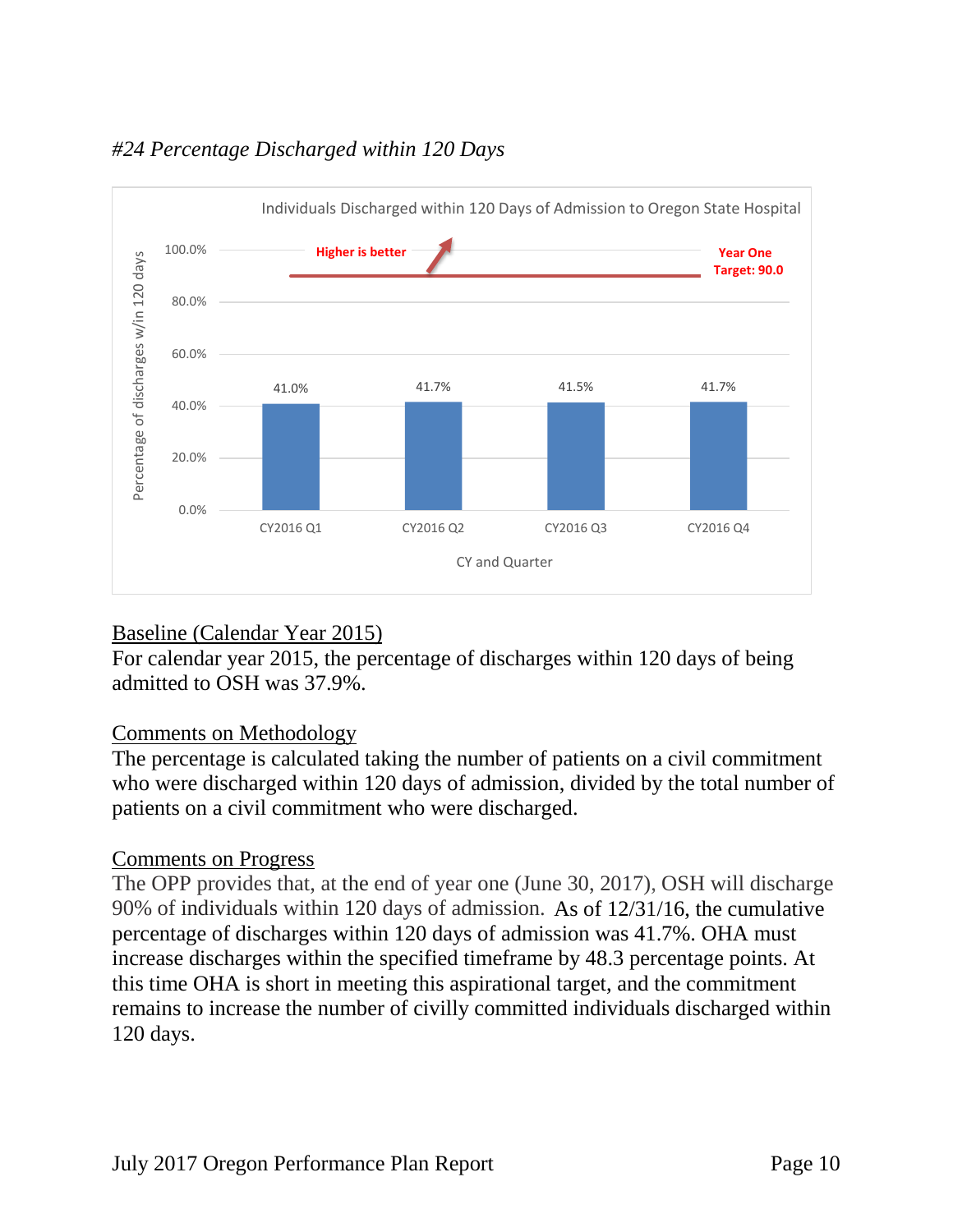### Activities Associated with Metric(s)

OHA continues to work on clarity and collaboration between OSH and community partners and contractors. OHA is revising the Choice contract language to align with the Oregon Performance Plan and add clarity to the scope of work specific to OSH discharges.

### **Acute Psychiatric Care**

### *#29 Percentage Receiving Warm Handoff*

#### Baseline (Calendar Year 2015)

This is a new process and metric, therefore there is no baseline information available.

#### Comments on Methodology

OHA is not yet able to report on this data. OHA is planning to establish an electronic method of collecting this data in a manner that promotes data consistency and validity. The methodology is still being researched. In the meantime, OHA is engaging one of its contractors to expand the scope of work to include collecting data on warm hand-offs. OHA continues to explore methods of capturing this data for the future.

#### Comments on Progress

The pending contract is for the collection of data from July 1, 2017, through June 30, 2018, which will be included in OHA's April 2018 Report. OHA will determine prior to the expiration of the contract whether an internal method has been established or if additional contract is needed for this data.

### *#30 Percentage Receiving Follow-up within 7 Days of Discharge*

#### Baseline (Calendar Year 2015)

For calendar year 2015, the percentage of follow up visits within seven days of discharge was 79.36% (79.4%).

#### Comments on Methodology

The methodology to collect this data aligns with the methodology for reporting on other CCO metrics.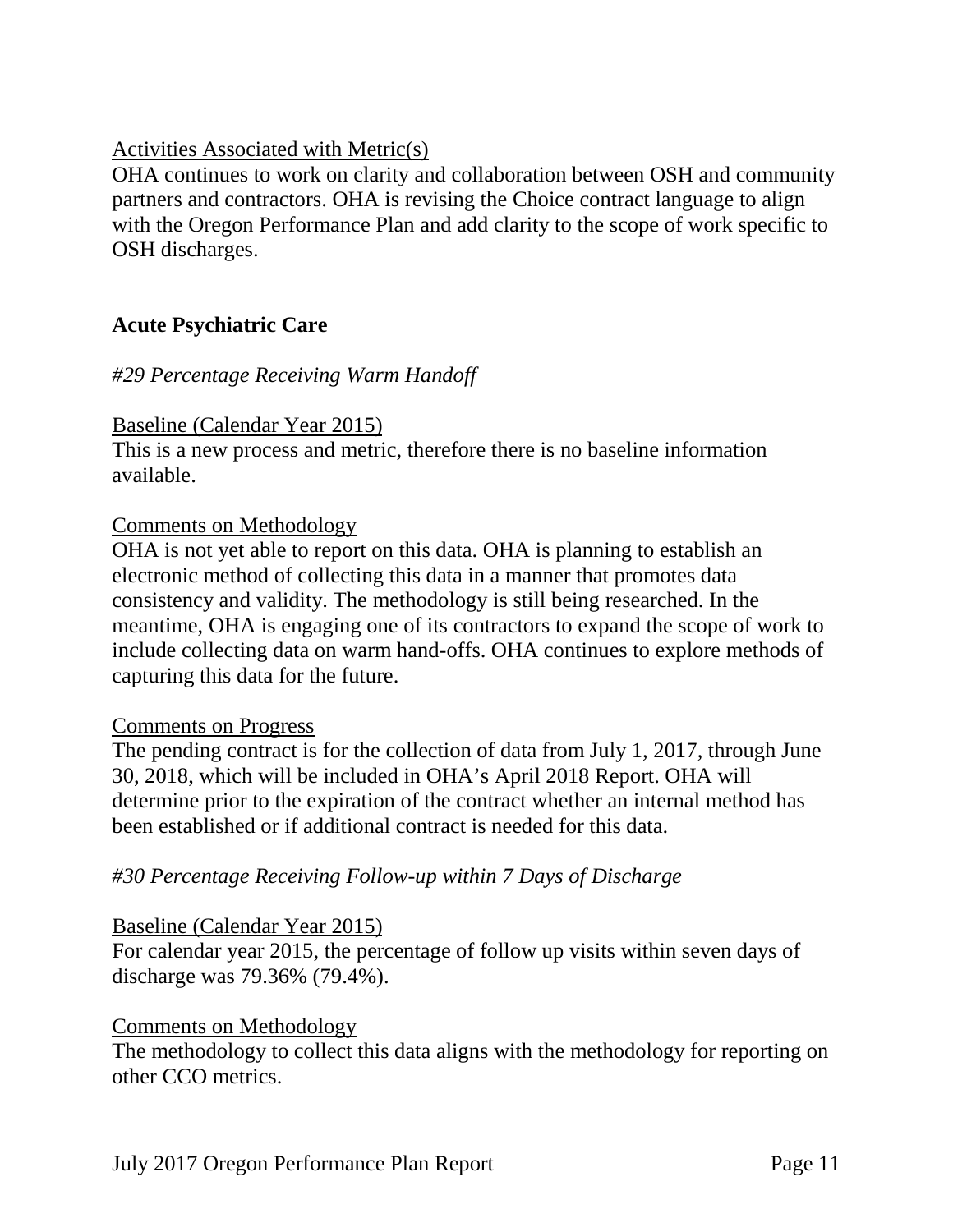The OPP provides that OHA will continue to require that individuals receive a follow-up visit with a community mental health provider within 7 days of discharge, and that OHA will report this data. As of 12/31/16, the percent of individuals receiving follow up within seven days was 72%. According to the 2015 Benchmarks and Thresholds Report by the National Center for Quality Assurance (NCQA), the Medicaid national  $90<sup>th</sup>$  percentile was 70%. Oregon's numbers are slightly better than the  $90<sup>th</sup>$  percentile rate.

### *#31 (a) Readmission Rates*

### Baseline (Calendar Year 2015)

The cumulative 30 day readmission rate to acute care psychiatric facilities for calendar year 2015 is 9.23%. The cumulative 180 day readmission rate to acute care psychiatric facilities for calendar year 2015 is 21.35%.

#### Comments on Methodology

Pursuant to the OPP, OHA will calculate the percentage of discharges with readmissions to Acute Psychiatric Care hospitals within 30 and 180 days of discharge, from hospitalizations for a psychiatric reason. The Data Specification Sheet has been updated to provide the methodology for collecting the readmission rate data by hospital. The readmission rate by hospital was reported based on the hospital where the first admission occurred. The second admission may have actually occurred at another hospital. This creates challenges in how the data by hospital is interpreted. See Appendix A for the breakout by hospital.

#### Comments on Progress

As of 12/31/16, the cumulative percentage rates of readmission at 30 and 180 days were 11.1% and 22.6% respectively.

### *#35 Average Length of Stay*

### Baseline (Calendar Year 2015)

The cumulative average length of stay for Acute Psychiatric Care facilities, for calendar year 2015-, is 8.89 days. For Calendar Year 2015: there were 4,431 discharges; 385 of them exceeded 20 days.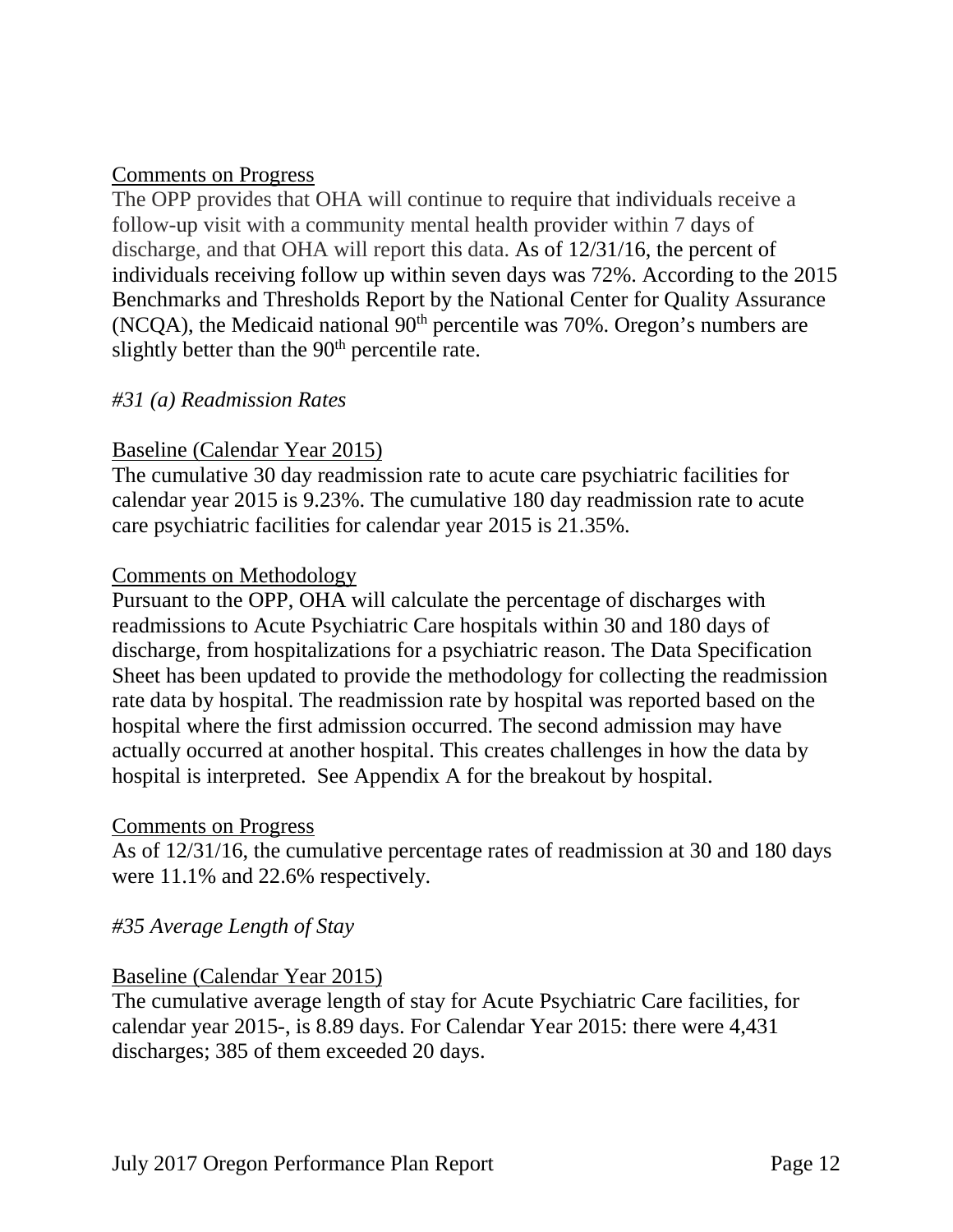### Comments on Methodology

The OPP provides that OHA will provide the cumulative average length of stay of individuals with SPMI for all hospitals, as well as the average length of stay by hospital. OHA will also provide a count of the number of individuals with a length of stay longer than 20 days.

### Comments on Progress

As of 12/31/16, the cumulative average length of stay of individuals with SPMI discharged from Acute Psychiatric Care facilities was 9.6 days. When broken down by hospital, the range of length of stays at the 12 Acute Psychiatric Care facilities ranges from 5.3 to 12 days. See Appendix A for the breakout by hospital. Of the 3,894 discharges, the length of stay for 423 (11%) of them exceeded 20 days. This count has hovered around this amount without a trend for increase or decrease. Of the 423, 168 were on the OSH Waitlist, which is 40% of the total.

### Activities Associated with Metric(s)

In June 2017, OHA filed permanent rules for the Acute Psychiatric Care facilities and the community providers that include standards for warm handoffs in accordance with the OPP. The acute care metrics are dependent on the community system having the services, supports and housing necessary to support an individual's recovery. The efforts to increase ACT capacity, PDS and Supported Housing are expected to have a positive impact on this metric.

## **Emergency Departments (ED)**

## *#40 (a) Number Readmitted Two or More Times within 6 Months*

### Baseline (Calendar Year 2015)

During calendar year 2015, there were 1,067 individuals re-admitted to the ED two or more times in a six-month period.

### Comments on Methodology

The OPP provides that OHA will count individuals with three or more visits to the ED (which is equal to two readmissions) within a six-month period of time. The breakout by hospital is not yet available. OHA will provide this as an addendum by September 1, 2017.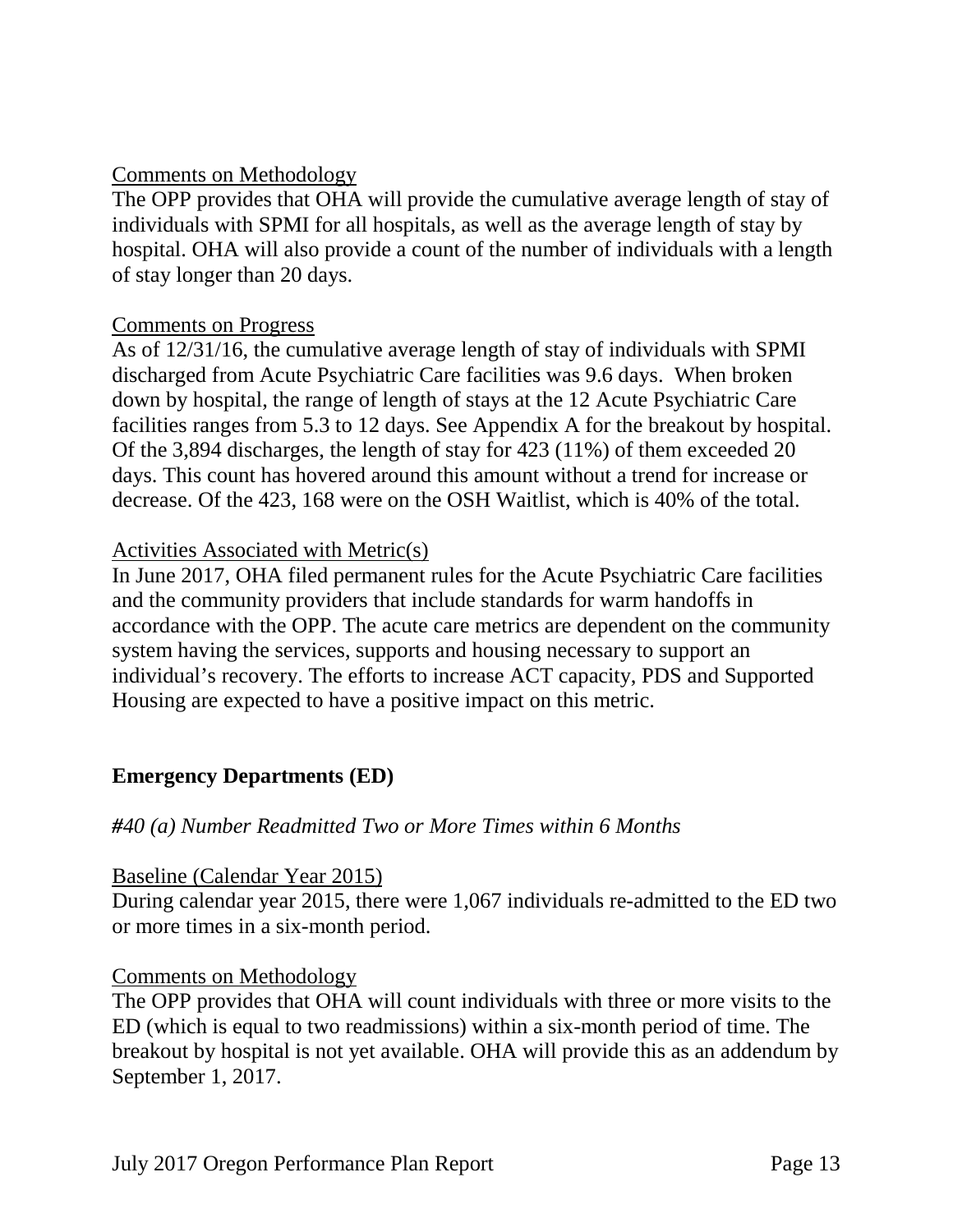As of 12/31/16, 919 individuals with SPMI were readmitted to the ED two or more times in a six-month period. There is no target associated with this metric. The number over the last 12 months shows an overall increase, but is still less than the baseline of 1,067.

# *#41(a-b) Rate of ED Mental Health Visits*



## Baseline (Calendar Year 2015)

During calendar year 2015, the rate was 1.54 persons per 1000 OHP members who visited the ED for psychiatric reasons.

## Comments on Methodology

The OPP provides that OHA will reduce the rate of visits to general emergency departments by individuals with SPMI for mental health reasons, and that by the end of year one (June 30, 2017), there will be a 10% reduction from the baseline. The rate of ED visits for mental health reasons is the number of individuals with SPMI who had an ED visit for psychiatric reasons per 1,000 persons enrolled in Medicaid. The MMIS system does not have diagnostic information for everyone enrolled in Medicaid. However, OHA will review the methodology for possible narrowing of the patients in the denominator to individuals with SPMI.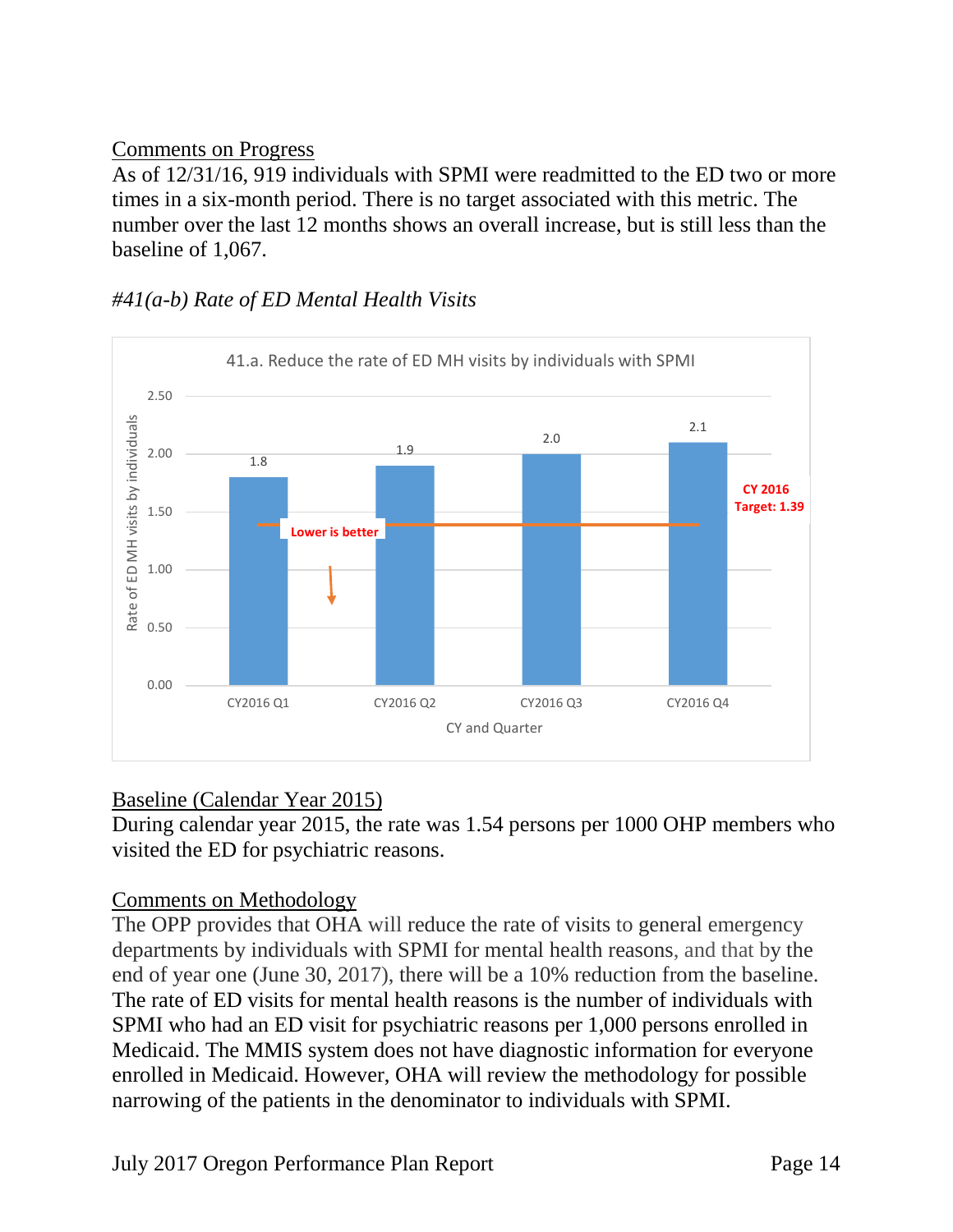As of 12/31/16, 2.1 persons per 1000 OHP members with SPMI visited the ED for mental health reasons. To meet the first year outcome of a 10% reduction from the baseline, OHA will need to further reduce the rate to 1.4 per 1000 by June 30, 2017. OHA believes that this rate can be lowered with improved coordination of care in the community to avoid ED utilization. There may be other factors that also impact this metric. OHA spoke with the Portland Police Department (PPD) regarding this metric. PPD has many efforts to improve police response to incidents involving individuals with a mental illness. The PPD acknowledges that one result of this is officers taking individuals to an ED instead of incarceration. However, Portland Police Bureau did not have data that would confirm this perception. This might be one reason for the increase in this metric.

### Activities Associated with Metric(s)

OHA is looking at the data and talking with community stakeholders to determine what might be contributing to an increase in ED visits.

## **Supported Employment**

### *#45 (a-b) Individuals Served with Supported Employment*

### Baseline (Calendar Year 2015)

The two Supported Employment data points being collected regarding Supported Employment are new data points; therefore, baseline data is not available.

### Comments on Methodology

The data regarding Supported Employment services is received via Quarterly Reports. OHA will identify the number of individuals receiving Supported Employment who are employed in Competitive Integrated Employment (CIE), and the number of individuals who no longer receive Supported Employment services and are employed in competitive integrated employment without receiving supportive services from a Supported Employment specialist at discharge.

### Comments on Progress

Pursuant to the OPP, OHA will report the number of persons receiving Supported Employment who are employed in CIE and the number of individuals who no longer receive Supported Employment and are employed in CIE. The previously reported baseline and quarterly data reported the number of individuals receiving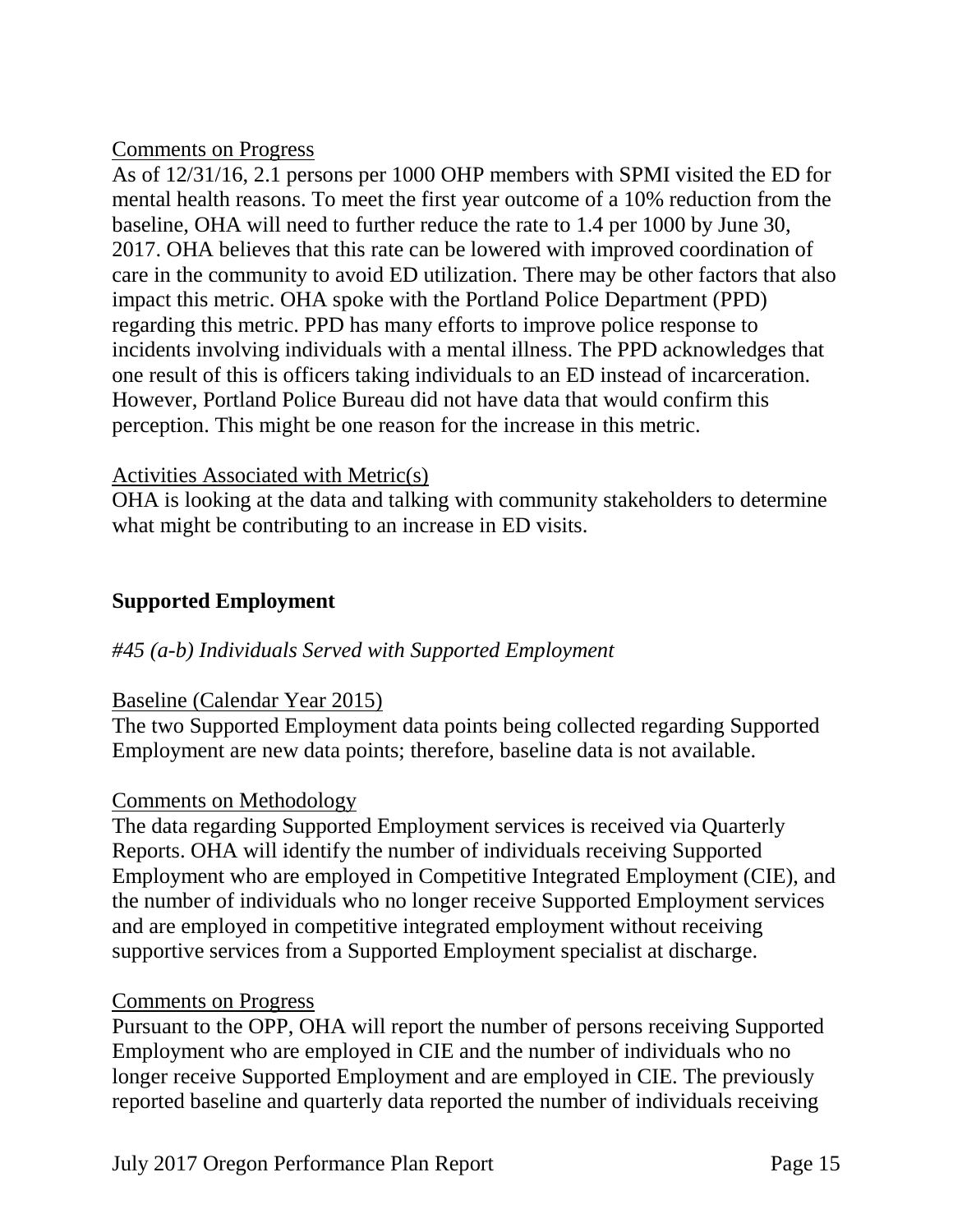Supported Employment. The data has been corrected to reflect the OPP metrics. As of 12/31/16, 697 individuals were receiving Supported Employment services and employed in CIE. There were 115 individuals who no longer receive Supported Employment and are employed in CIE without currently receiving supportive services from a Supported Employment specialist.

### Activities Associated with Metric(s)

OHA will continue to work with the Oregon Supported Employment Center of Excellence to monitor fidelity and provide technical assistance.

## **Secure Residential Treatment (SRTF)**

#### Length of Stay of Civilly Committed Individuals in SRTFs **Year One**  552.8 600.0 **Target 574.2** ength of stay civilly committed individuals Length of stay civilly committed individuals **Lower is better**500.0 422.7 409.1 386.7 400.0 300.0 200.0 100.0 0.0 CY2016 Q1 CY2016 Q2 CY2016 Q3 CY2016 Q4 CY and Quarter

## *#49 (b) (i-ii) Average Length of Stay in SRTFs*

## Baseline (Calendar Year 2015)

As of the end of calendar year 2015, the average length of stay for an individual who was civilly committed and in a Secure Residential Treatment Facility (SRTF) was 638 days. This is a correction to data previously reported.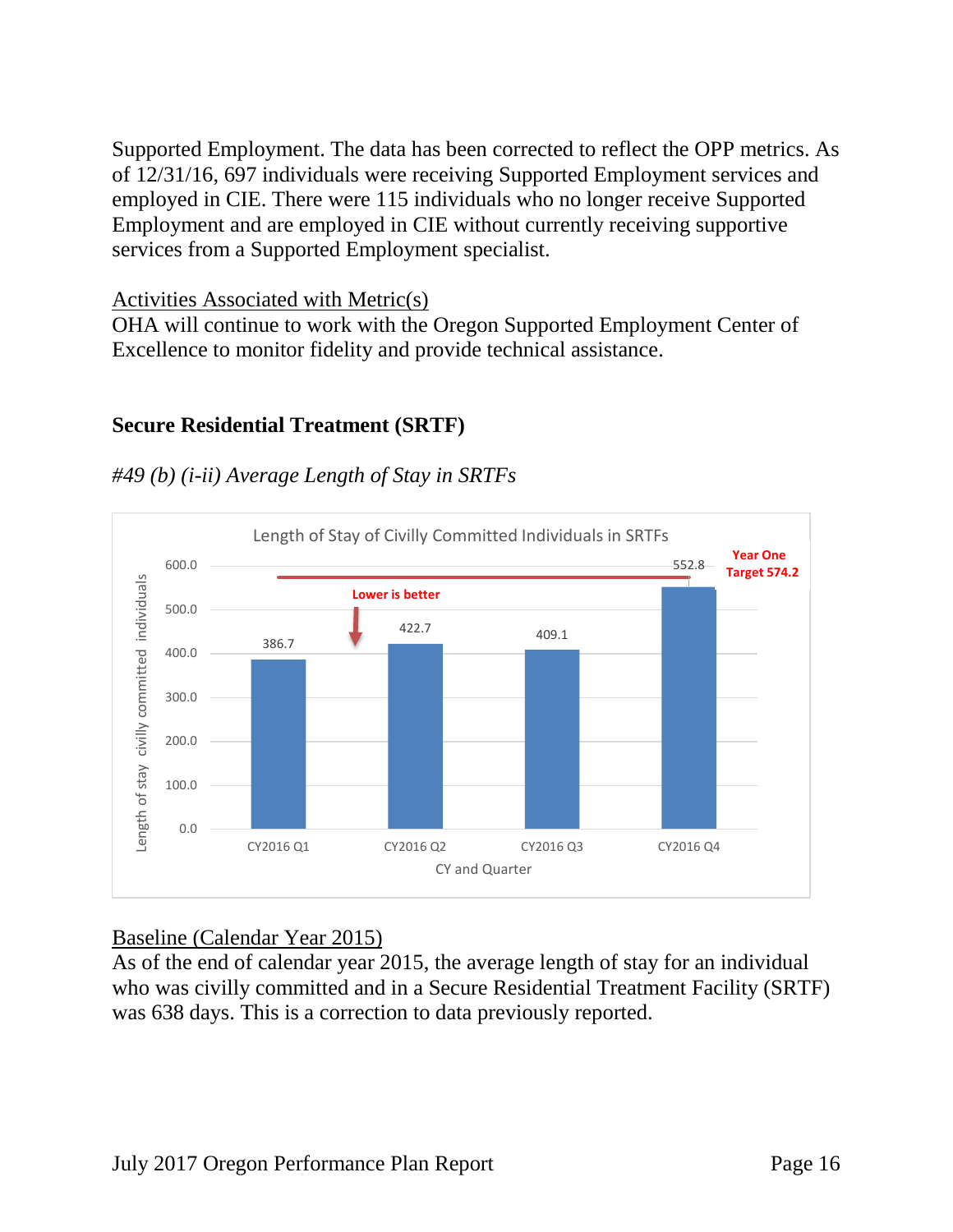### Comments on Methodology

The baseline data is calculated by dividing the total days by the number of individuals with SPMI civilly committed who have been discharged from SRTFs.

OHA identified an error in the tabulation of this data. The methodology in the Data Specification Sheet has not changed. However, the methodology was not consistently utilized when pulling the data. To ensure consistency in pulling data, OHA has developed a standardized process to extract the data that will provide consistent data results every time, regardless of personnel assigned. The baseline and previously reported data have been corrected. The correction has resulted in counts that are lower than previously reported.

### Comments on Progress

Pursuant to the OPP, OHA will seek to reduce the length of stay of civilly committed individuals in secure residential treatment facilities, in that by the end of year one (June 30, 2017), there will be a 10% reduction from the baseline. The baseline was 638 days. As of 12/31/16, the average length of stay for an individual who was civilly committed and discharged from an SRTF was 552.8 days, a decrease of 85.2 days. The average length of stay increased in the last quarter of calendar year 2016. The reduction from the baseline is still less than the first year target of the OPP. There is wide variation in the length of stay at discharge making the average less meaningful. In fact if OHA is successful at moving people to more integrated settings, the average length of stay may go up, if there are increasing discharges of individuals with long lengths of stay. OHA is investigating other data points that will demonstrate improvement and not minimize the information about those that remain in an SRTF. For example, OHA might look at the average length of stay of all individuals with a SPMI and civilly committed at a point of time or reporting the number of individuals with a current length of stay within the defined day range. This will be reported in the next narrative report.

## Activities Associated with Metric(s)

OHA is strengthening the utilization review work provided by KEPRO to facilitate timely discharge of individuals from SRTFs. OHA is working to align the scope of work within our contracts with other entities to promote timely discharge.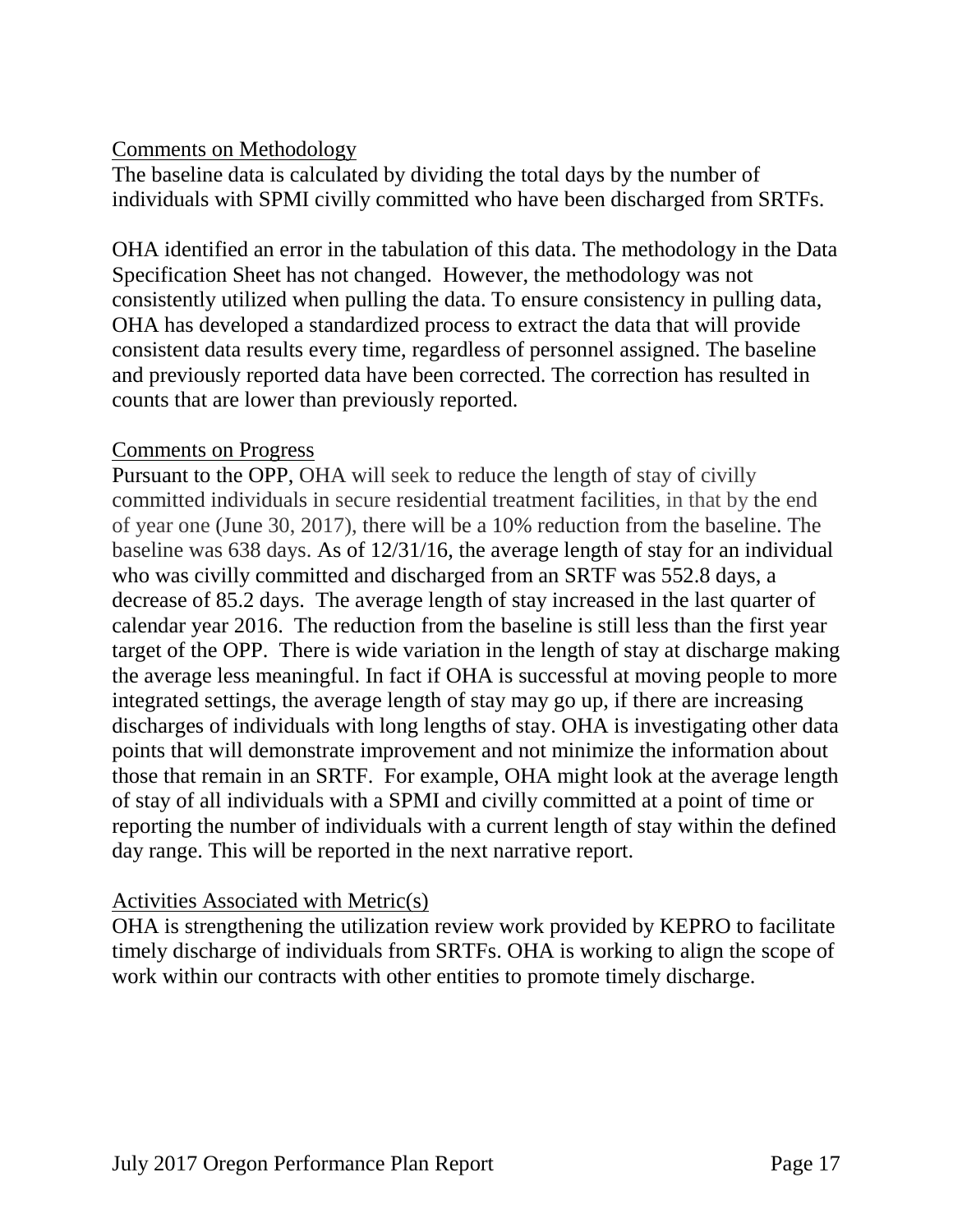# **Criminal Justice Diversion (CJD)**

### *#52 (a) Numbers Served With Jail Diversion*

#### Baseline (Calendar Year 2015)

In the last quarter of calendar year 2015, there were 1,409 individuals that received jail diversion services. The number of those that received services pre-arrest was 499 and the number post-arrest was 910.

#### Comments on Methodology

The data regarding jail diversion services is received via Quarterly Reports from jail diversion contractors. OHA will identify the number of individuals receiving Jail Diversion services as well as the number that were pre-arrest and post-arrest.

#### Comments on Progress

Pursuant to the OPP, OHA will continue to report the number of individuals with SPMI receiving jail diversion services and the number of reported diversions. As of 12/31/16, 1,610 individuals received diversion services. Of the 1,610 diversions, 385 were pre-arrest and 1,225 were post arrest. OHA is considering changing the data collection of pre-arrest and post-arrest to pre-booking and post-booking. This better reflects the work of jail diversion services and aligns with the work of the GAINS Center. OHA will make a decision in August in consultation with the Independent Consultant and develop a communication plan regarding the change in this data collection.

### *#52 (d) Number of Individuals Receiving Mental Health Services and Arrested*

#### Baseline (Calendar Year 2015)

Baseline data is not yet available for tracking arrests of individuals with SPMI who are enrolled in services.

#### Comments on Methodology

A Memorandum of Understanding (MOU) has been created between OHA and the Criminal Justice Commission (CJC) to allow for the sharing of Law Enforcement Data System (LEDS) data with OHA.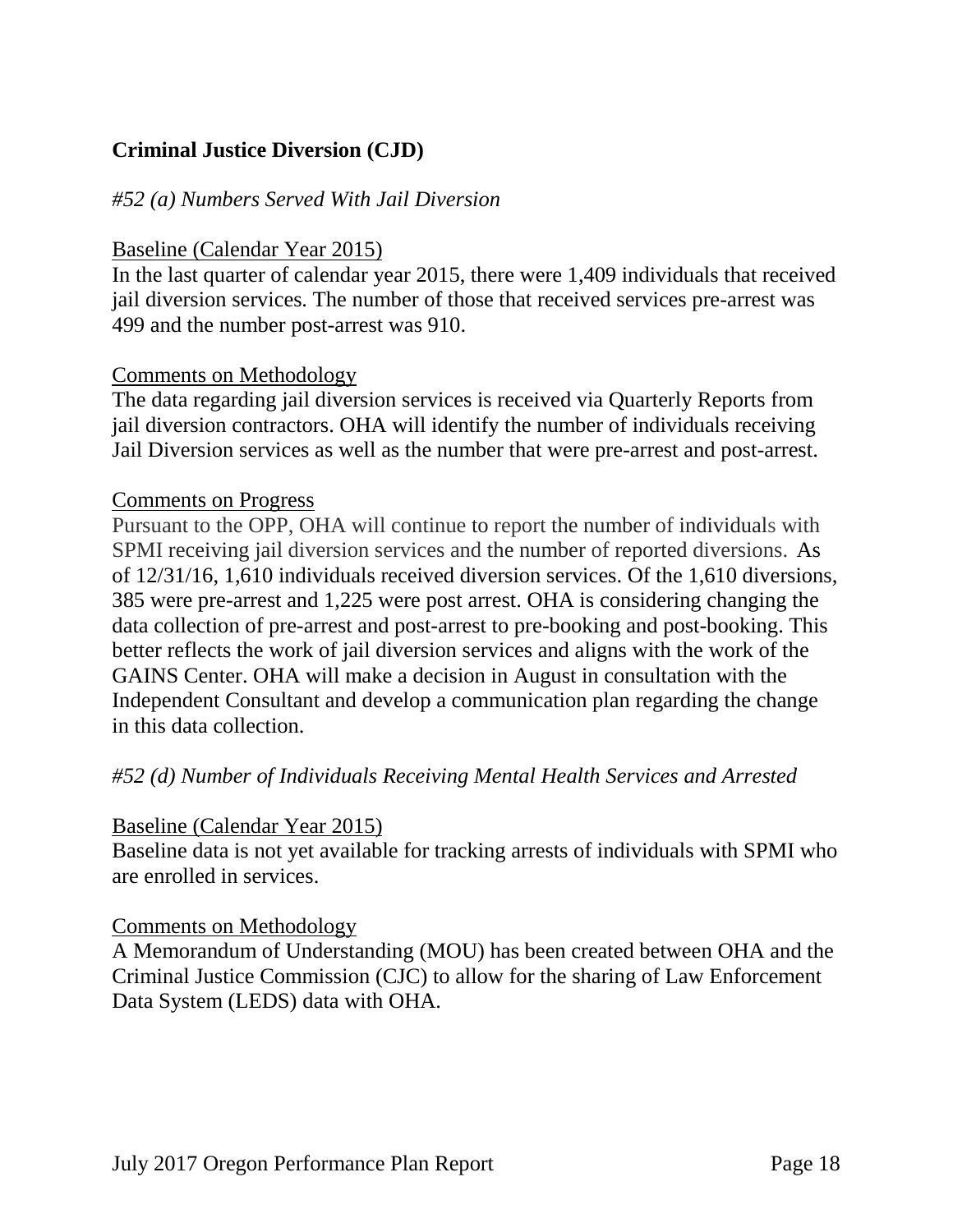The OPP provides that OHA will track arrests of individuals with SPMI who are enrolled in services and will provide data by quarter thereafter. OHA and the CJC have begun the collaborations identified in the MOU effective July 1, 2017. This data will be available for reporting in the April 2018 Data Report.

### Activities Associated with Metric(s)

OHA and CJC will continue to collaborate and work through the data. This methodology will be a vast improvement over the previous planned methodology that relied on self-report data. In May 2017, OHA's Behavioral Health Policy Administrator joined a pretrial workgroup organized by the CJC. This workgroup is working on plans to improve the pretrial services including diversion. The workgroup requested a mental health representative.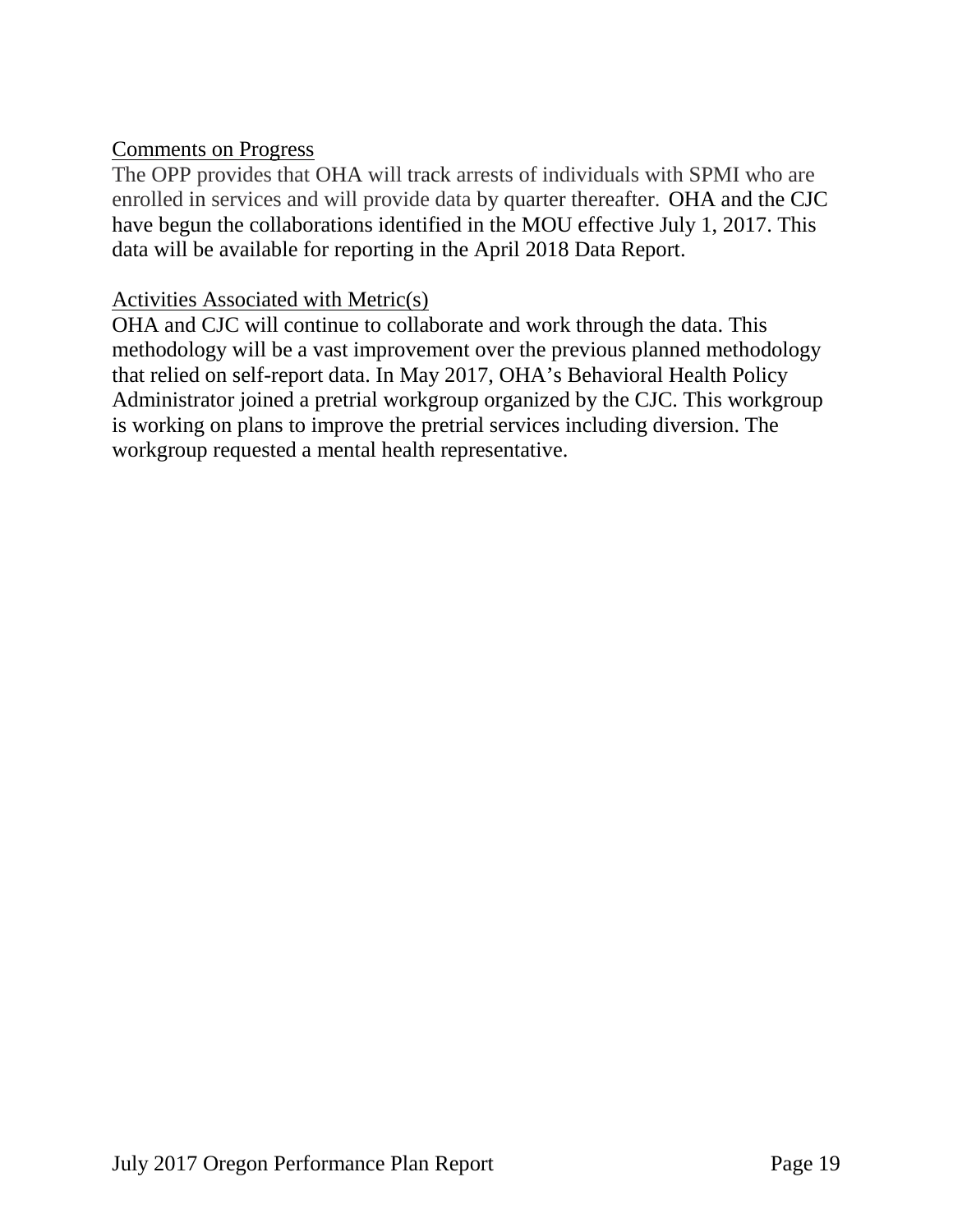### APPENDIX A

Many of the metrics identified refer to a rolling one-year period. This means the analyst looks at 12 months of data for each quarterly report, three of the four quarters of data have been included in the previous report and one new quarter has been added. Doing this ensures adequate sample size for analysis, especially when there are small samples. The table below shows a rolling one-year schedule with a six-month lag period to ensure complete data submission.

| <b>Report Quarter</b> | Previous Rolling One-Year Period |
|-----------------------|----------------------------------|
| $\vert$ Q1 (January)  | July 1 to June 30                |
| $Q2$ (April)          | October 1 to September 30        |
| $\sqrt{Q_3}$ (July)   | January 1 to December 31         |
| Q4 (October)          | April 1 to March 31              |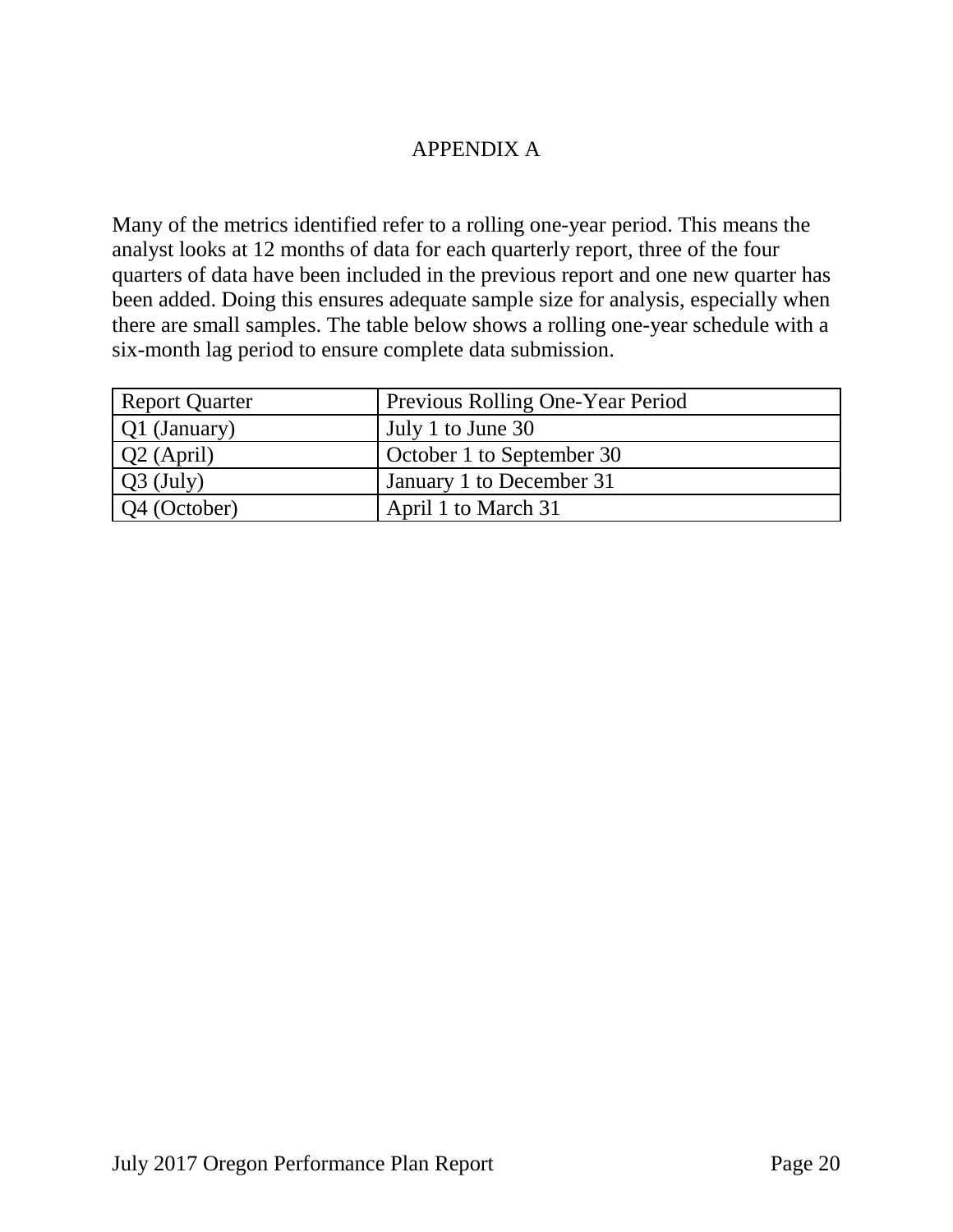# **Rates of Readmission by Acute Care Facility (31a)**

# **2016 Q4 (January 1, 2016 – December 31, 2016)**

| <b>Acute Care Psychiatric Hospital</b>                        | <b>Location</b> | $30$ -day | $180$ -day |
|---------------------------------------------------------------|-----------------|-----------|------------|
| <b>Asante Rogue Regional Medical Center</b><br>(Rogue Valley) | Medford         | 13.0      | 22.3       |
| Bay Area Hospital                                             | Coos Bay        | 11.4      | 25.6       |
| Good Samaritan Regional Medical Center                        | Corvallis       | 9.9       | 21.7       |
| *Legacy Emmanuel Medical Center                               | Portland        | 9.9       | 18.0       |
| *Legacy Good Samaritan Medical Center                         | Portland        | 7.5       | 19.6       |
| *Oregon Health Sciences University                            | Portland        | 8.5       | 18.5       |
| Peace Health - Sacred Heart Medical Center                    | Eugene          | 11.4      | 24.2       |
| *Portland Adventist Medical Center                            | Portland        | 13.5      | 25.4       |
| <b>Providence Portland Medical Center</b>                     | Portland        | 13.4      | 25.3       |
| Providence St. Vincent Medical Center                         | Portland        | 11.6      | 22.8       |
| Salem Hospital                                                | Salem           | 9.0       | 23.6       |
| <b>St Charles Health System Sage View</b>                     | <b>Bend</b>     | 7.9       | 16.4       |

\*Acute Care Psychiatric Facilities noted above will be closing their psychiatric units and transferring that capacity to Unity Center for Behavioral Health, effective January 1, 2017.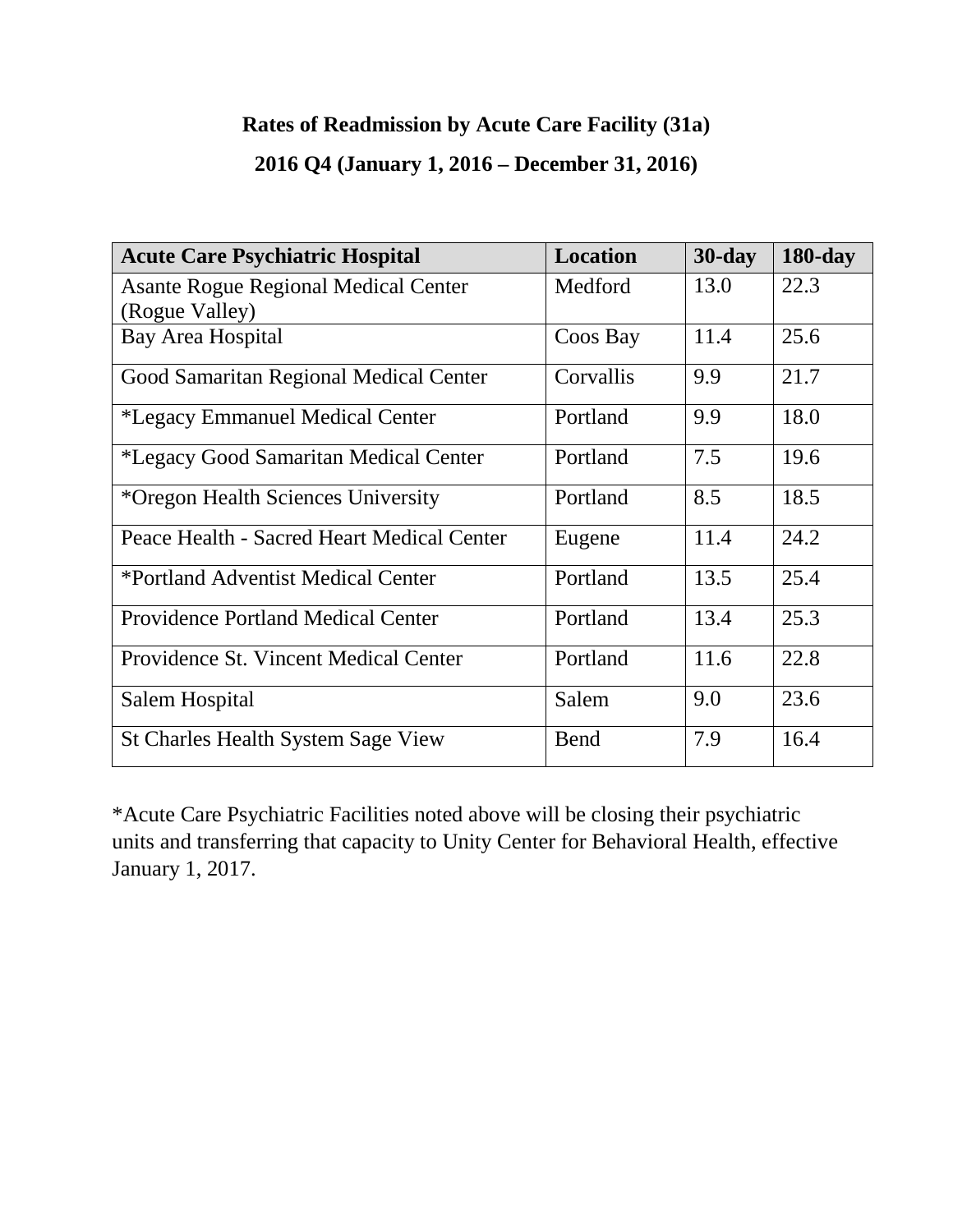# **Average Length of Stay in Acute Care Facilities, by Facility (35)**

| <b>Acute Care Psychiatric</b><br><b>Hospital</b>              | <b>Location</b> | Average<br><b>Length of</b><br><b>Stay</b> | <b>Number of Individuals</b><br>whose Length of Stay<br>exceeds 20 days |
|---------------------------------------------------------------|-----------------|--------------------------------------------|-------------------------------------------------------------------------|
| <b>Asante Rogue Regional</b><br>Medical Center (Rogue Valley) | Medford         | 7.8                                        | 34                                                                      |
| Bay Area Hospital                                             | Coos Bay        | 5.8                                        | 8                                                                       |
| <b>Good Samaritan Regional</b><br><b>Medical Center</b>       | Corvallis       | 11.1                                       | 40                                                                      |
| <i>*Legacy Emmanuel</i><br><b>Medical Center</b>              | Portland        | 21.6                                       | 32                                                                      |
| *Legacy Good Samaritan<br><b>Medical Center</b>               | Portland        | 8.0                                        | 22                                                                      |
| *Oregon Health Sciences<br>University                         | Portland        | 8.7                                        | 24                                                                      |
| Peace Health - Sacred Heart<br><b>Medical Center</b>          | Eugene          | 12.1                                       | 62                                                                      |
| *Portland Adventist<br><b>Medical Center</b>                  | Portland        | 10.2                                       | 66                                                                      |
| <b>Providence Portland</b><br><b>Medical Center</b>           | Portland        | 10.5                                       | 51                                                                      |
| Providence St. Vincent<br><b>Medical Center</b>               | Portland        | 8.2                                        | 33                                                                      |
| Salem Hospital                                                | Salem           | 11.7                                       | 36                                                                      |
| <b>St Charles Health System</b><br><b>Sage View</b>           | <b>Bend</b>     | 5.3                                        | 15                                                                      |

# **2016 Q4 (January 1, 2016 – December 31, 2016)**

\*Acute Care Psychiatric Facilities noted above will be closing their psychiatric units and transferring that capacity to Unity Center for Behavioral Health, effective January 1, 2017.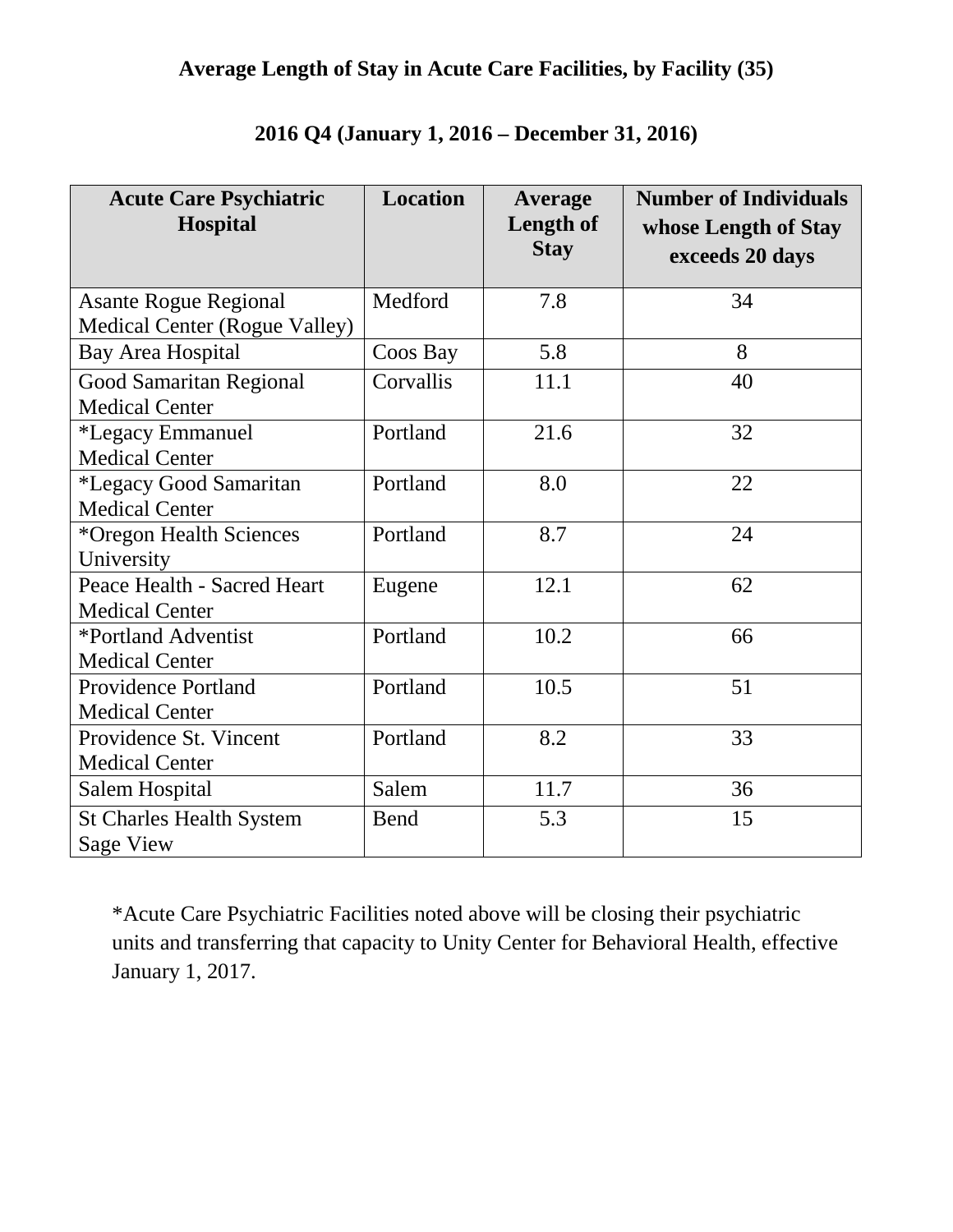# **Count of Individuals with 2+ Readmission to ED in 6 Months (40a)**

| 2016 Q4 (January 1, 2016 – December 31, 2016) |  |
|-----------------------------------------------|--|
|-----------------------------------------------|--|

|                                                |                      | $2+$     |
|------------------------------------------------|----------------------|----------|
| <b>Hospital/Facility</b>                       | <b>Location</b>      | readmits |
| Providence Health & Services Oregon            | Portland             | 102      |
| <b>Legacy Emanuel Hosp Hlth Ctr</b>            | Portland             | 60       |
| <b>Providence St Vincent Medical Center</b>    | Renton, WA           | 60       |
| <b>Portland Adventist Medical Ctr</b>          | Portland             | 55       |
| <b>Providence Portland Medical Center</b>      | Portland             | 48       |
| <b>Legacy Good Samaritan Obesity Institute</b> | Portland             | 33       |
| Peace Health                                   | Eugene               | 33       |
| Salem Hospital                                 | Salem                | 31       |
| Legacy Mt Hood Med Ctr                         | Gresham              | 29       |
| <b>Rogue Regional Medical Center</b>           | Medford              | 24       |
| <b>Sacred Heart Medical Ctr</b>                | Eugene               | 22       |
| Oregon Health Sciences Univ                    | Portland             | 18       |
| Mercy Medical Center Inc                       | Roseburg             | 17       |
| Legacy Good Sam Hosp Med Ctr                   | Portland             | 15       |
| <b>Kaiser Foundation Health Plan</b>           | Clackamas            | 14       |
| <b>St Charles Medical Center</b>               | Bend                 | 12       |
| <b>Bay Area District Hospital</b>              | Coos Bay             | 11       |
| Providence Health & Services Oregon            | Milwaukie            | 11       |
| Willamette Vlly Med Cntr                       | Mcminnville          | 11       |
| Kaiser Foundation Hospital Westside            | Hillsboro            | 10       |
| <b>Tuality Community Hospital</b>              | Hillsboro            | 10       |
| Good Samaritan Regional Medical Center         | Corvallis            | 9        |
| <b>Sky Lakes Medical Center</b>                | <b>Klamath Falls</b> | 9        |
| Three Rivers Medical Center Llc                | <b>Grants Pass</b>   | 9        |
| Oregon Health And Science University           | Portland             | 8        |
| Samaritan Albany Gen Hospital                  | Albany               | 8        |
| Providence Health Services Dba Willamette      |                      |          |
| Falls                                          | <b>Oregon City</b>   | 7        |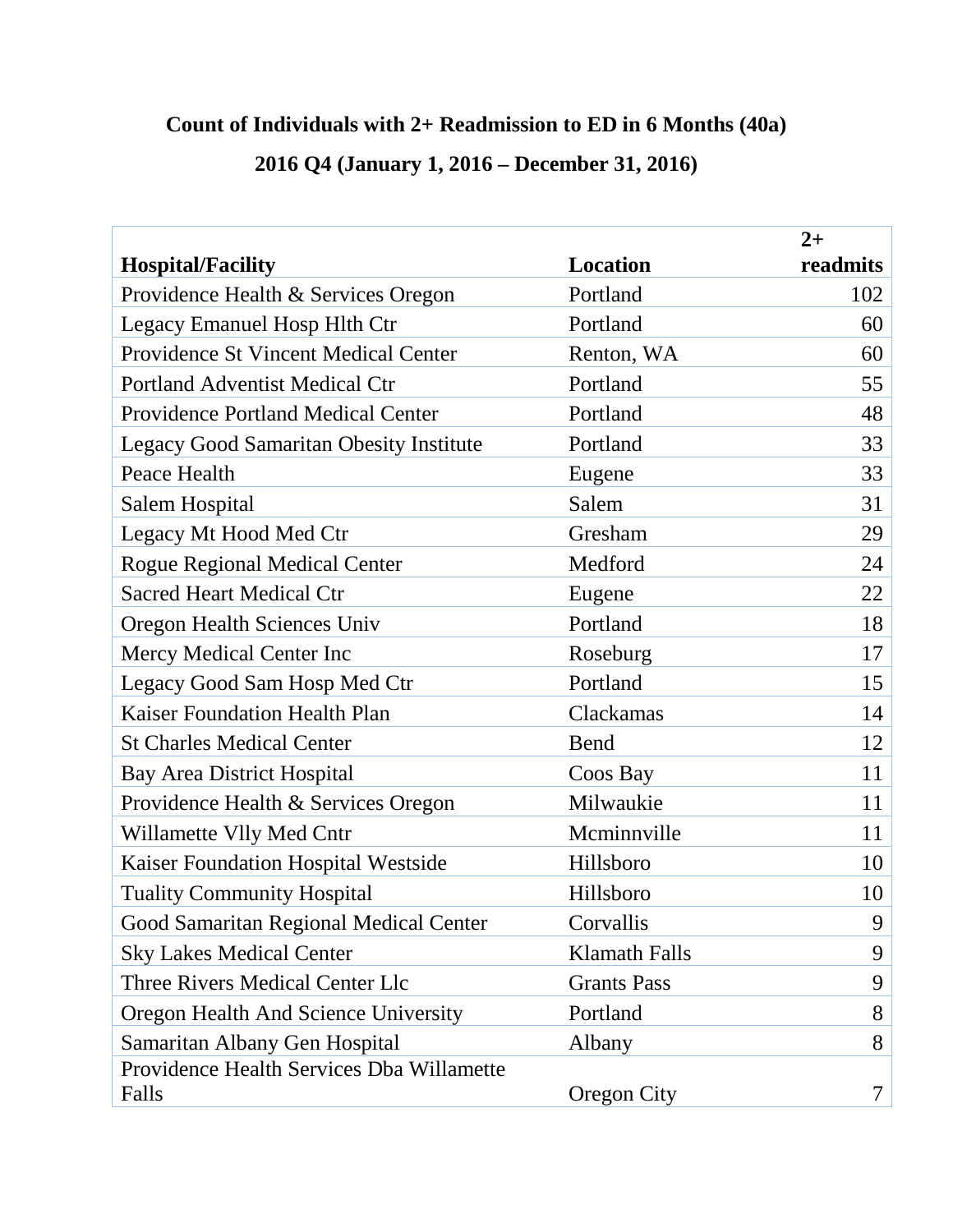|                                               |                      | $2+$           |
|-----------------------------------------------|----------------------|----------------|
| <b>Hospital/Facility</b>                      | <b>Location</b>      | readmits       |
| Legacy Meridian Pk Hosp Pediactric Rehab      | Tualatin             | 7              |
| Mckenzie Willamette Med Ctr                   | Springfield          | 5              |
| Providence Health & Services Oregon           | Medford              | 5              |
| <b>St Anthony Hospital</b>                    | Pendleton            | 5              |
| Providence St Vincent Medical Center O/P Cd   | Portland             | 5              |
| <b>Sacred Heart Hospital</b>                  | Eugene               | 5              |
| Columbia Memorial Hospital                    | Astoria              | $\overline{4}$ |
| <b>West Valley Hospital</b>                   | Dallas               | $\overline{4}$ |
| <b>Saint Alphonsus Medical Center Ontario</b> | Ontario              | $\overline{4}$ |
| Peacehealth Dba                               | <b>Cottage Grove</b> | $\overline{4}$ |
| Mid Columbia Medical Center                   | The Dalles           | $\overline{4}$ |
| Providence Portland Medical Center Day        |                      |                |
| Treatment                                     | Portland             | $\overline{4}$ |
| <b>Legacy Meridian Park Hospital</b>          | Tualatin             | $\overline{4}$ |
| <b>Curry General Hospital Billing Grp</b>     | Gold Beach           | $\overline{4}$ |
| Providence Health & Services Oregon           | Newberg              | 3              |
| <b>Sacred Heart At Riverbend</b>              | Springfield          | 3              |
| St Charles Health System, Inc                 | Prineville           | 3              |
| <b>Curry General Hospital</b>                 | <b>Gold Beach</b>    | 3              |
| Mid Valley Hlthcr Samaritan                   | Lebanon              | 3              |
| Good Shepherd Community Hosp                  | Hermiston            | 3              |
| Peachealth Southwest Med Ctr                  | Vancouver, WA        | $\overline{2}$ |
| <b>Legacy Salmon Creek Hospital</b>           | Vancouver, WA        | $\overline{2}$ |
| Providence St Vincent                         | Portland             | $\overline{2}$ |
| Santa Clara Valley                            | San Jose, CA         | $\mathbf{1}$   |
| <b>Tillamook County</b>                       | Tillamook            | $\overline{2}$ |
| Providence Health & Services Oregon           | Seaside              | $\overline{2}$ |
| <b>St Charles Home Health Svcs</b>            | <b>Bend</b>          | $\overline{2}$ |
| Samaritan North                               | Lincoln City         | $\overline{2}$ |
| Peacehealth                                   | Florence             | $\mathbf{1}$   |
| Trinity St Elizabeth Health Services Inc      | <b>Baker City</b>    | 1              |
| Providence St Peter Hospital                  | Olympia, WA          | $\mathbf{1}$   |